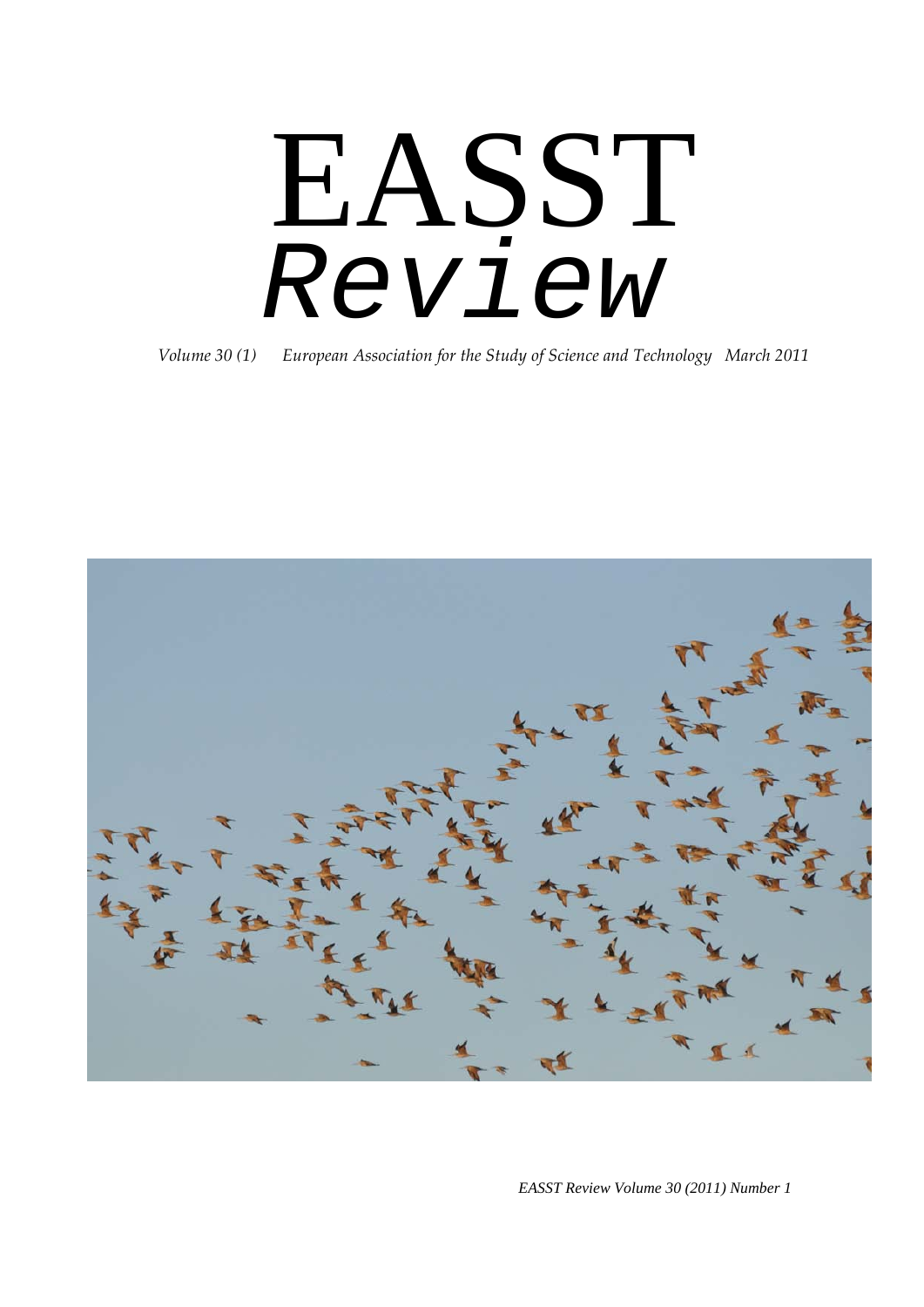*Editor: Ann Rudinow Saetnan (NTNU) Tel:(+47) 73 59 17 86 (Saetnan) email:annrs@svt.ntnu.no* 

*Membership queries: admin@easst.net EASST Review on the Web: http://www.easst.net*

*Contributing Editors: Andrew Jamison (University of Aalborg) Harald Rohracher (Graz) Paul Wouters (Virtual Knowledge Studio, Royal Academy of Sciences, Netherlands)* 

#### *Council of the European Association for the Study of Science and Technology:*

*Marc Audetat (University of Lausanne) Ingmar Lippert (student representative) Pierre-Benoit Joly (National Institute of Agronomic Research, Paris*) *Laura Watts (IT University of Copenhagen) Attila Bruni (University of Trento) Fred Steward, President (Policy Studies Institute, Westminster University) Estrid Sørensen (Humboldt University, Berlin) Harro van Lente (University of Utrecht) Claire Waterton (Lancaster University) Judy Wajcman (President of the Society for Social Studies of Science, ex-officio)* 

#### *EASST's Institutional Members:*

*Interuniversity Research Center (IFZ), Graz Science Museum Library, London Section for Science & Technology Studies, University of Göteborg RCSS, University of Edinburgh Faculteit der Cultuurwetenschappen, University of Maastricht Department of Sociology, University of Surrey Institute for Science, Innovation and Society, Saïd Business School, University of Oxford*

*Dept. Of Technology and Social Change, Linkoping University*

*Europaeische Akademie zur Erforschung von Folgen wissenschaftlich-technischer Entwicklungen Department of Sociology/SATSU, University of York*

*EASST Review (ISSN 1384-5160) is published quarterly, in March, June, September and December. The Association's journal was called the EASST Newsletter through 1994.* 

*Subscription: Individual membership fee: EUR 40 annual. Reduced two- and three-year membership available. Students and citizens of Eastern European & developing countries pay reduced rates on application EUR 25. Library rate is EUR 45.* 

*Please note that subscriptions can also be made through the EASST website.* 

*Member benefits: Travel stipends for Ph.D. students, young scholars and researchers from developing countries are available. Reduced registration rates for EASST events apply.* 

#### *EASST's Past Presidents:*

*Christine Hine, 2005-2008; Sally Wyatt, 2000- 2004; Rob Hagendijk, 1997-2000; Aant Elzinga, 1991-1997; Stuart Blume, 1987-1991; John Ziman, 1983-1986;Peter Weingart, 1982.* 

#### *EASST Review's Past Editors:*

*Chunglin Kwa, 1991 – 2006; Arie Rip, 1982- 1991; Georg Kamphausen, 1982.*

*cover illustration: "Left wing" Ann R. Sætnan*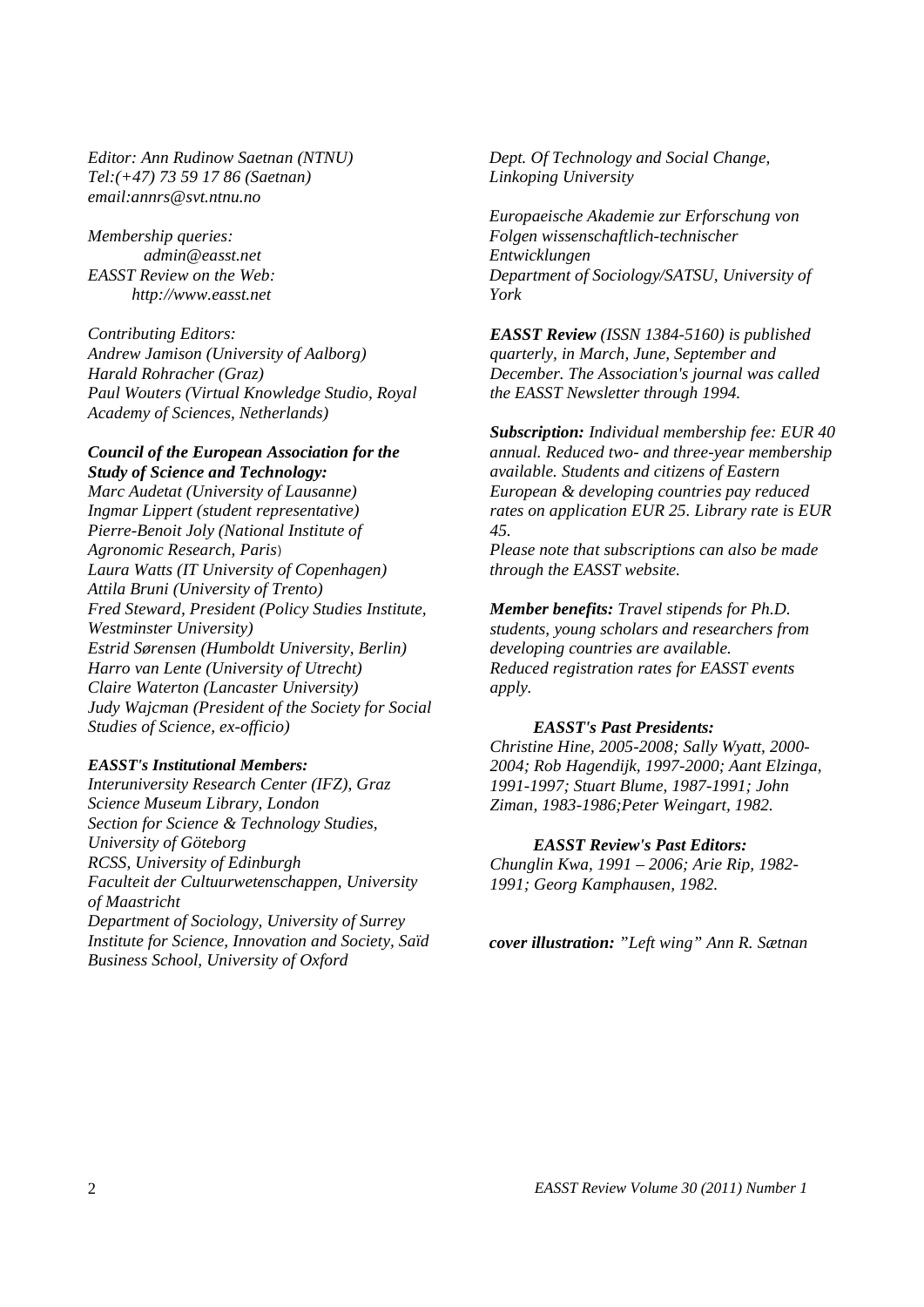### Democracy, coming soon to a theatre near you. Editorial: Ann R. Sætnan

Democracy - it's spreading! And not by decree or through definitions and demands from its selfdeclared past masters. In fact, it's not really clear just what is spreading in the name of democracy. It remains to be seen what the people of Tunisia, of Egypt, of Bahrain, of Libya, of Yemen, of Croatia, of Algeria, of here and there in the US and probably elsewhere as well by the time you read this (**[http://www.truth-out.org/time-lapse-mapping](http://www.truth-out.org/time-lapse-mapping-global-protests-and-uprisings-video68665)[global-protests-and-uprisings-video68665](http://www.truth-out.org/time-lapse-mapping-global-protests-and-uprisings-video68665)**) will, in some temporarily final analysis, demand or choose or create or even just settle for. We live in interesting times, and for once that seems not to be merely a Chinese curse. Note, for instance, that these uprisings seem particularly successful as long as they remain non-violent!

Democracy is growing at EASST as well. Of course, EASST has always been a democratic organization, emerged out of a combination of grassroots activism and funding opportunities. Readers interested in EASST's history will find much of interest in Aant Elzinga's 1997 EASST memoire, available on our web site at **<http://www.easst.net/oneasst/about.shtml>**.

Since then, EASST has continued to grow. It is simply not practicable for an organization of EASST's size (we are nearing 4-digit membership) to be run by consensus at general meetings, held in the interstices at our conferences every second year. Between general meetings, we are governed, according to bylaws passed by the general meetings, by an elected council. Council meets once or twice a year and confers via email between meetings. Council is led by our elected President and administrated by our paid part-time manager, both of whom prepare materials as an information basis for Council decisions, run day-to-day affairs according to their respective mandates, and send out queries to Council members when policy decisions need to be made more urgently than can wait until the next regular meeting.

This is a pretty standard model of organizational democracy, but that doesn't mean we can pat

ourselves on our collective backs and sigh contentedly. As mentioned, we have grown. We are nearing 4-digit membership levels, and a model of democracy that works fine for a small organization might be inadequate to maintain a sense of shared community in a larger one. Furthermore, expectations towards democracy have changed. Elections at intervals, varyingly attended meetings at same – in an era of constant and instantaneous communications, those seem fairly minimal elements to qualify as a "democracy". That said, our last general meeting had record attendance and we took time to discuss substantive policy matters at some length.

One of the items we discussed was the need for a more functional web site. We need a web site with management features that will allow us to continue to service a growing membership without increasing our administrative costs – features like on-line membership renewals, automatic reminders, updateable personal profiles. And while we're at it, we want to offer features that can support direct membership involvement and interactions. With a clear mandate from a well-attended general meeting, the Council set about gathering bids for such a web site. The process was not without its conflicts and sorrows, but we are now happy to announce that the solutions will soon be coming on line.

Assuming you are reading this issue on line, you are now on EASST's interim web site. Please browse around and explore it. Please send us comments: What do you like? What don't you like? What features would you like to find here in future? Come back and watch for new developments. And regardless of inevitable imperfections, please take the web site into use. Your Council has envisioned it as an infrastructure – a theatre, if you will – for grassroots democracy, organizational transparency, and community building; but, it will only serve those ends if you, the membership, take it into use. Democracy cannot simply be staged; it must be enacted. "Use it or lose it" as the saying goes. Shape it or take it as it comes. We're hoping for the former!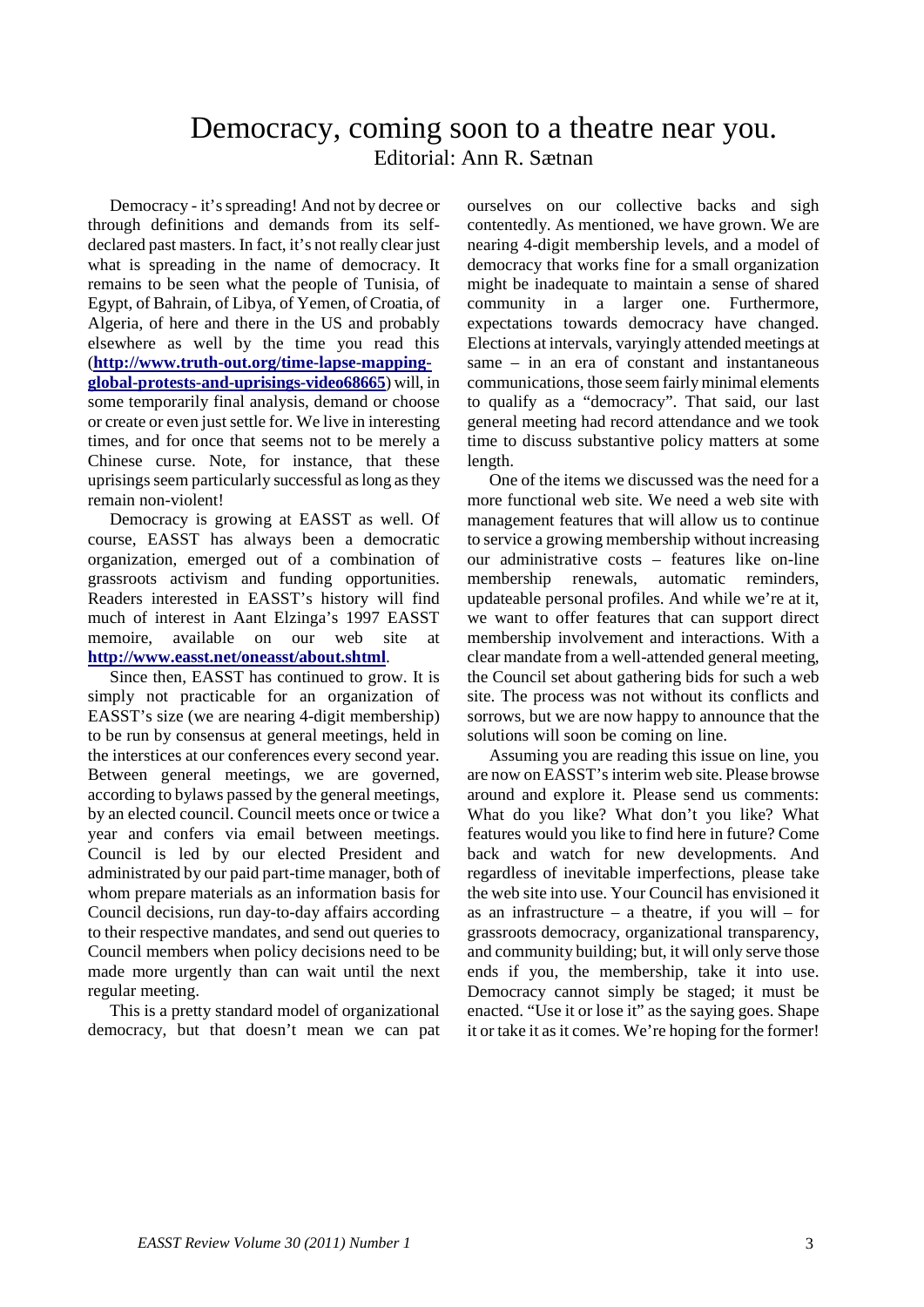## Farewell, Michel! One of the founding fathers of actor-network theory retires. By Morgan Meyer



**Michel Callon giving his retirement lecture. Photo by Catherine Lucas. Reproduced with permission from both.**

"Have you heard that Michel Callon is retiring?" When he heard this question, Hervé Dumez, a researcher at the Ecole Polytechnique in Paris, realised one important thing. At least for him, a sentence like this is not performatif. That is, these words will not *do* much to him; they will not have much of an effect upon his work, his thinking, his practices. Why? Because, we might argue, Callon is very likely to continue to change the way people think about science, politics and society, even though he no longer officially works at the Centre for the Sociology of Innovation at the Ecole des Mines. His texts will continue to be read and cited, he will (hopefully) carry on to do research and publish new work, his influence is set to last. The biggest change is perhaps taking place on the smallest possible scale: his colleagues at the Mines are now left to work without his scientific leadership and he himself can now take the time to focus on other things in life.

To honour Callon's work, the Centre for the Sociology of Innovation (CSI) organised a conference on the  $17<sup>th</sup>$  of December last year and edited a book *Débordements. Mélanges offerts à Michel Callon* (Presses de Mines, 2010). If this would be a dry and mainstream conference report or book review, I would now write something along the lines of: "This article is organised as follows. In the first part, I will concentrate on the conference and in the second I will focus on the book". But I won't. The theme of the conference and of the book being "overflows", I won't care about frames, disciplines and academic conventions in this farewell piece.

I'll start with some useless information. At exactly  $7.45$ am on the  $17<sup>th</sup>$  of December, 12 people showed up in room V115/116 at the Ecole des Mines, the room in which the conference was going to be held. The mission of these people – 10 PhD students, a postdoc and the secretary of the CSI – was simple: move some tables out of the room and move about 150 chairs into the room. Their eyes: looking tired; this was definitely not a time when they usually start working in the morning. But all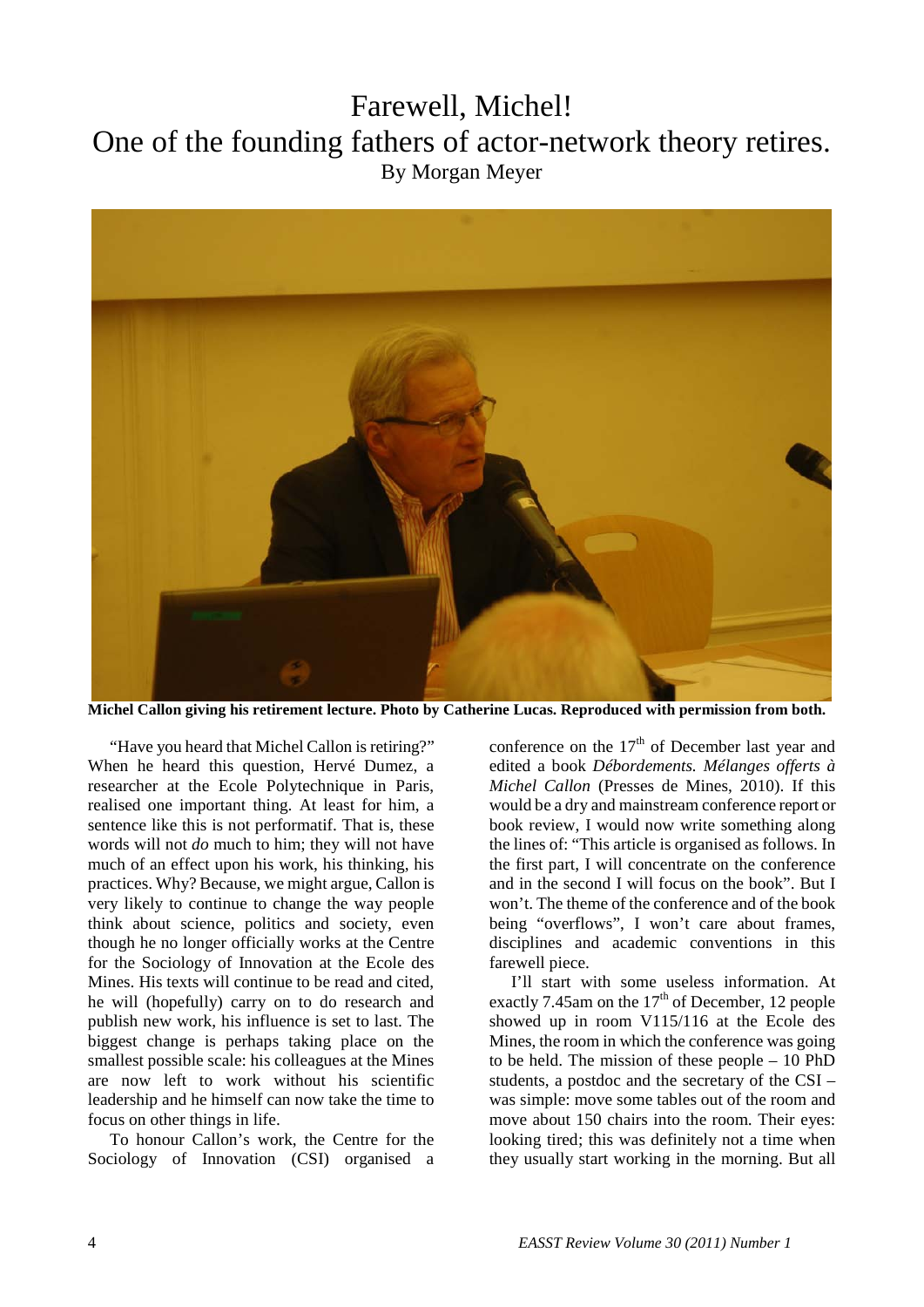had volunteered and offered their help. About 15 minutes later everything was ready, one hour and a half before the conference was due to begin! But luckily, the cafeteria of the Ecole des Mines opens early in the morning. Luckily, someone brought croissants and *pains aux chocolat*. Luckily, the 12 people that gathered this morning are a group of lively, eager, and funny persons. This is, perhaps, one of the key ingredients that has made the CSI such an intellectually stimulating place ever since its foundation in 1967: the fact that it is a small, rather informal structure composed of people that know each other (and each other's work) very well. 10 permanent members of staff, 4 engineers, 3 postdocs, 17 PhD students, that's it. This is perhaps a message for policy makers, university vicechancellors and politicians in general: you don't need to create big structures or big departments in order to create people – the likes of Callon and Latour – who will have a big effect, people who will change the way a lot of other people think and transform their research questions, or create new ones altogether. You need a pleasant and homely structure. A small, communal structure can do. "One of Callon's talents has been clearly to create a collective", Madeleine Akrich, current director of the CSI, would later say in her introductory talk at the conference.

Enough numbers and talk about politics, we need names… The authors of the articles in the aforementioned book: Rémi Barbier, Rémi Barré, Andrew Barry, Dominique Boullier, Geoffrey Bowker, Franck Cochoy, Patrick Cohendet, Jean-Pierre Courtial, Hervé Dumez, Domniqiue Foray, Raghu Garud, Joel Gehman, Armand Hatchuel, Antoine Hennion, Jean-Alain Héraud, Sheila Jasanoff, Alain Jeunemaître, Pierre-Benoît Joly, Patrick Llerena, Peter Karnoe, Pierre Lascoumes, Bruno Latour, John Law, Loet Leydesdorff, Christian Licoppe, Donald MacKenzie, Alexandre Mallard, Peter Miller, Annemarie Mol, Fabian Muniesa, Hervé Penan, Dominique Pestre, Trevor Pinch, Arie Rip, Nigel Thrift.

Most of these people either gave talks or were present at the conference. The key talks that were given that day were an introduction by Madeleine Akrich; a scientometric analysis of Callon's work by Loet Leydesdorff; a talk on salmon farming in Norway by John Law; an unfinished theatre piece on climate change by Bruno Latour; a closing talk by Callon himself. All along the conference, there were 3 roundtables on themes to which Callon has made important contributions: technical democracy, the boundaries between economy and sociology, and the role of technology and policy in the

construction of the economy. For those readers interested to know more about what was discussed at the conference: a great part of the contributions that day can be found in the *Débordements* book (and about half of the chapters in that book are in English).

A few more words on Callon's career: He was professor of sociology at the Ecole des Mines de Paris, director of the Centre for the Sociology of Innovation from 1982 to 1994, and chairman of the Society for Social Studies of Science (4S) from 1998-1999. He received the John Desmond Bernal Prize from the 4S in 2002 for his distinguished contribution to the field of STS and the silver medal by the French CNRS in 2007. As the readers of *EASST Review* certainly know, together with Bruno Latour and John Law he is one of the founders of actor-network theory. The concepts he has coined or redefined are many, including "actor-network", "translation", "performativity", "hybrid forum", "principle of generalised symmetry" and "technical democracy". Some of his classic texts are his edited book *The laws of the markets* (1998) and coauthored book *Agir dans un monde incertain: essai sur la démocratie technique* (2001, translated at MIT Press) and his articles "Some elements of a sociology of translation: domestication of the scallops and the fishermen of St Brieuc Bay" (1986) and "Techno-economic networks and irreversibility" (1991). His "adisciplined" list of publications is long and impressive. And his contributions have had an effect on many disciplinary fields: STS, research policy, scientometrics, economic sociology, technical democracy. In his own speech at the conference, Callon talked of his "multiple personality disorder" saying "the patient that I am goes from the state of economist, to that of sociologist, then to that of management scientist, then to that of anthropologist, and then again to that of economist and sociologist, without this cycle ever stopping, and detaches himself, with each role change, from his previous identities, without ever being allowed a concrete identity. *Commuto ergo sum* […]."

Callon's retirement raises some general questions for the field of STS. Who will be the next key thinkers in STS? A whole generation of key figures is now retiring or close to retiring age, including Donna Haraway, Bruno Latour, John Law, Arie Rip and Brian Wynne. A few have recently passed away (David Edge, Susan Leigh Star, Olga Amsterdamska). So who's next? Or has the world of STS evolved, matured, developed in such a way that there simply is no space for new ground-breaking thinking? Or is it because our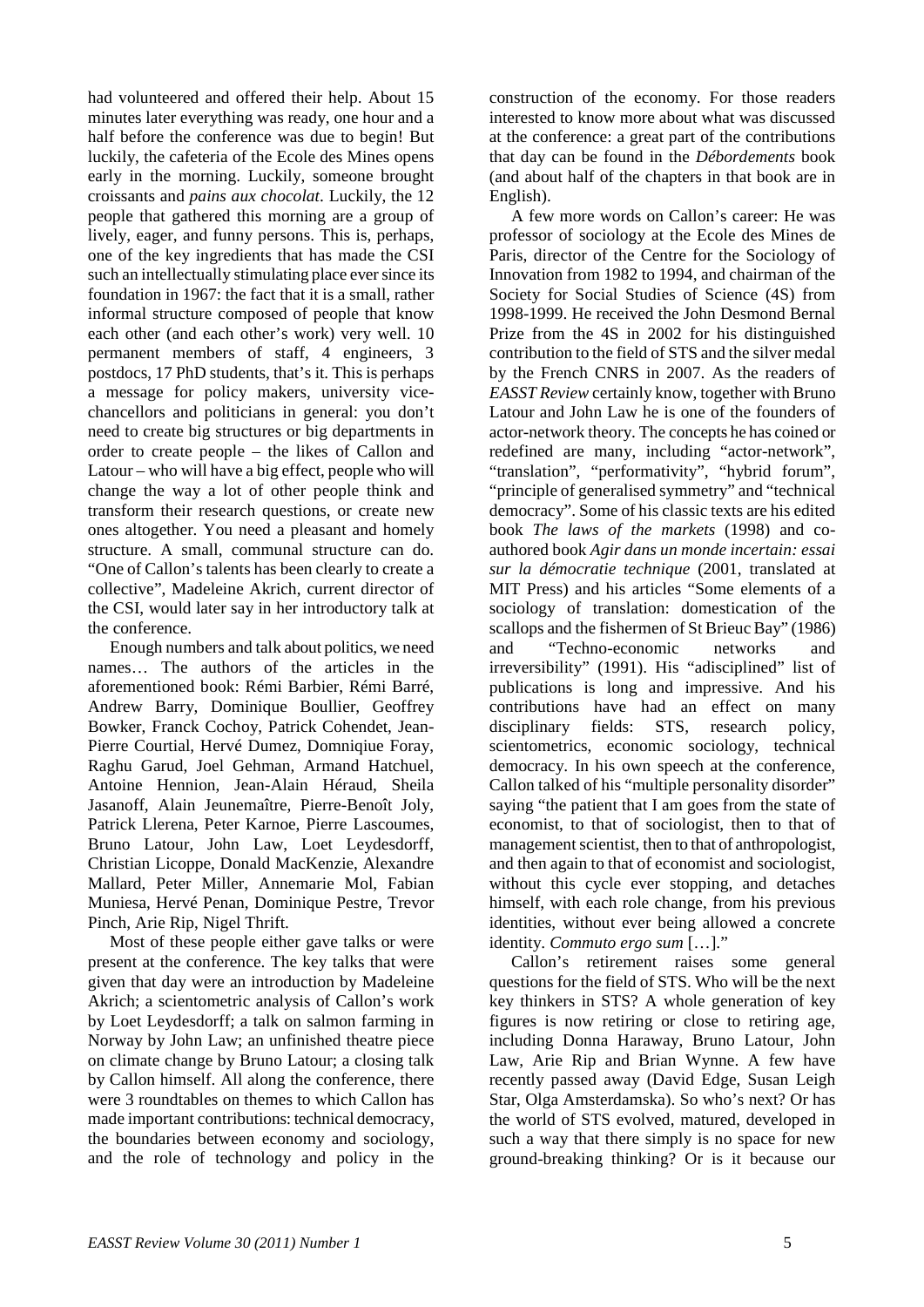scientific institutions become unable to leave enough thinking time for researchers to develop indepth ideas. After all, universities and research centres all over the world have become increasingly project-driven, assessment-obsessed, nichefocussed, impact-fanatical, bureaucraticallyburdened and new-public-management-infected. Is there enough room to produce creative knowledge about science and technology in such settings?

The speech Callon gave when he received the CNRS silver medal gives us some clues. He says: "The first word that comes to my mind to describe situations propitious for research work is that of *otium*. [...] As you know, *otium* stands for the leisure time available, and that we devote to thinking, away from business, away from economic and political activities. *Otium* nevertheless means neither withdrawal, nor reclusion, nor confinement. *Otium* is the time that you keep to yourself, it's the time that we devote to travelling, to sabbaticals, it is the moments when one is attentive to what is not programmed. I'll maybe look a little bit old fashioned and against the grain of current productivism if I say to you that without *otium* there can be no true scientific research. But I immediately reassure those who might be afraid, here, when hearing the words leisure and free time. *Otium*

should not be separated from *negotium*, from the activity that leads us all to engage in the public space to publish, to exchange, to conduct business, to care for the life of the city. The alternation between *otium* and *negotium* has to be practiced continuously. Neither *otium* nor *negotium* are distinct moments in a career, they are present at all times".

Callon's personal balance between *otium* and *negotium* is likely to change, now that he retires. But, there are chances that he will be producing more work in the near future around his current research interests: sociology and economics of innovation; anthropology of economic markets; experts, concerned groups and political decisions; patients organisations.

A final souvenir from the  $17<sup>th</sup>$  of December 2010. Callon has just finished his talk. The people in the room all stand up and do a standing ovation. A quite rare and moving thing to see in academic circles. But, for sure, a form of applause and approval that is well suited…

For more about this event, see http://www.csi.ensmp.fr/indexpop.php?page=porp Callon&lang=fr#e (25).jpg

## Review of EAAST Conference Track V: "Techno-scientific Reconstruction of Capitalism" By: Katerina Psarikidou, Sociology, Lancaster University, UK

Science and technology clearly play a dramatically important role in shaping contemporary socio-cultural realities. STS has evolved as the specific sociological approach for investigating, interrogating and observing the mutual co-construction of techno-scientific innovations and society and the often hidden political work involved in defining what belongs to our common world (Latour, 2004). The EASST010 conference provided a lively forum for stimulating discussion on different thematic areas which fell under the general theme of 'science and technology … as performative domains of the "social" (EASST, 2010).

Following the general framework of the conference, Track 5, "Techno-scientific Reconstruction of Capitalism", facilitated a thoughtprovoking debate by shifting our attention from "the social" to the "economic" construction and making

of science and technology. Inarguably, since the Lisbon agenda of 2000, there has been a powerful agenda to transform knowledge and information (or "knowledge as information" (Amin and Cohendet, 2004) into significant resources for turning the European economy into "the most competitive and dynamic knowledge-based economy in the world capable of sustainable economic growth" (European Commission, 2000). Along the lines of the "knowledge economy" narrative and the extensive commoditization of knowledge for the successful implementation of the capitalist imperative of profit maximisation, the "Knowledge-based Bioeconomy" has emerged as a master economic narrative to describe the economic advances generated by a knowledge production around life and biological processes which could facilitate greater use, exploitation and transformation of biological resources (DG Research, 2007). Along these lines,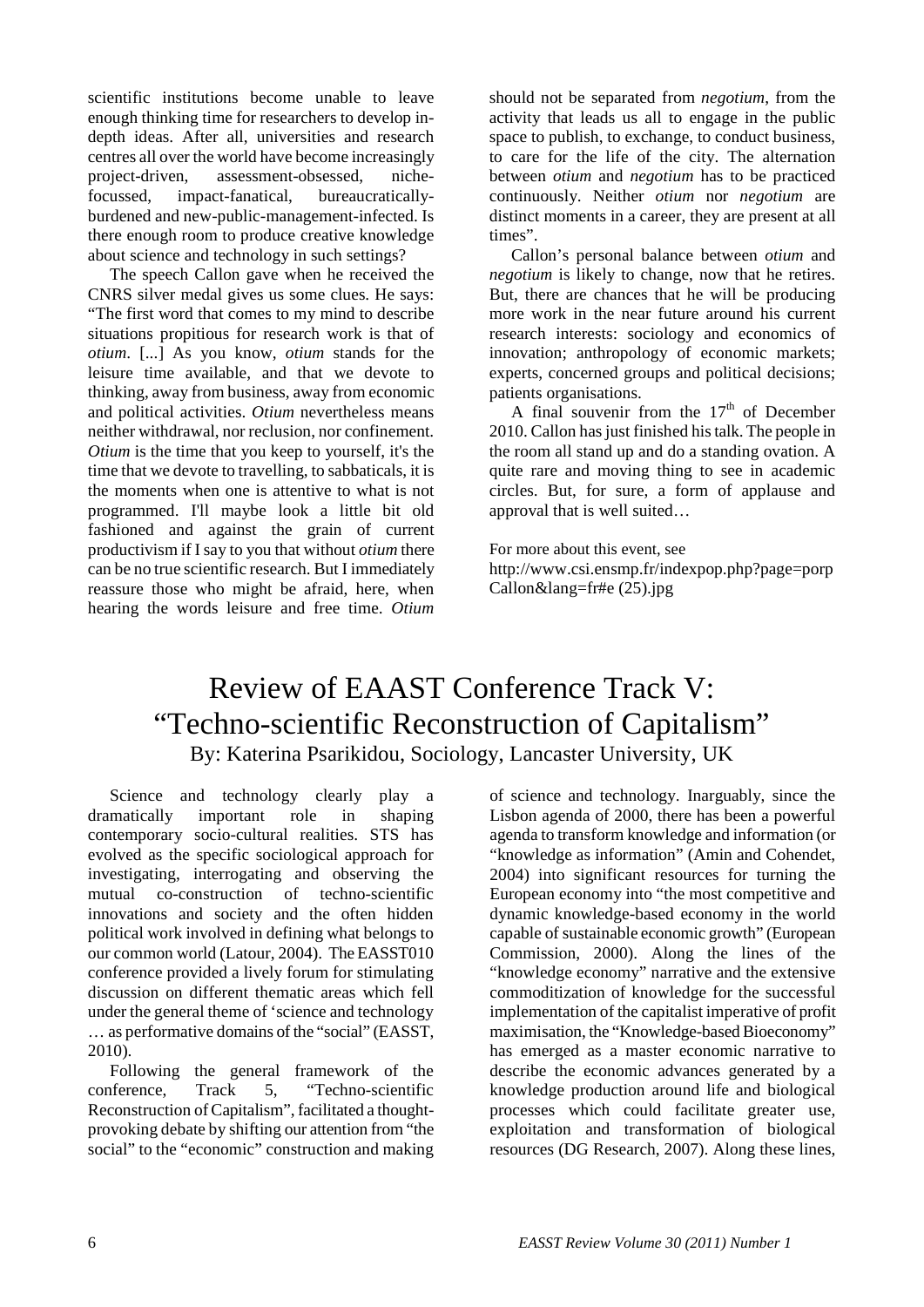both knowledge and nature are seen as resources for the reproduction of capitalism; in what Sunder Rajan (2006) has called a new "phase and face of capitalism", knowledge is conflated with information, scientific knowledge is conflated with technology and technological advances get conflated with societal change, and "life-asinformation" gets controlled and subsumed within capitalist processes (Thacker, 2005).

The papers of the track raised several dimensions and areas of interest, where techno-scientific innovation is shaped by specific economic imaginaries, but also shapes specific socioeconomic futures and justifies specific policy agendas, while marginalising other possible solutions and alternative agendas. Examples for further elaboration came from different contexts, all equally involved in the commoditization of knowledge and life for the construction of a technoscientific promissory vision for future profit and the public good in their own image. Although papers included examples from both the biomedical area (such as regenerative medicine and the medical implications of nanotechnology) and green biotechnological techno-fixes (such as biofuels and the corporate practices of carbon emissions management), a disproportionate attention has been given to the techno-scientific innovation related to the "eco-capitalist" variants of the technocapitalist imaginary. In contrast to this tendency, some papers also aimed to address the limits to biocapitalism's ability to overcome crises of profitability and ecological limits, as well as possible alternative agendas and projects of social surplus (see Gibson-Graham, 2006), whose value may go beyond the purely materialist terms of the calculative market unit.

The panel articulated and explored a great problematic around these issues, situating technoscientific practices in the centre of a capitalist renovation of contemporary economies. However, a greater attention needs to be paid to the way that these processes finally contribute to the 'making' of contemporary societies, our everyday social relations and practices. In particular, how does the techno-scientific re-construction of capitalism affect or change the social relations of production and traditional labour processes (Marx, 1976)? Moreover, what are the different sorts of materialities involved in the hybrid geographies of technoscientific innovation and what could be their

role in constructing or non-constructing capitalism? Could we re-consider or re-construct techno-science in a non-capitalocentric framework, where a diverse range of economic forms and practices are scattered over the economic landscape (Gibson-Graham, 1996)? These questions need to be addressed if technoscientific innovation is to be reconfigured beyond a reconstruction of capitalism.

#### References

Amin, A. & Cohendet, P. (2004) *Architectures of Knowledge: Firms, Capabilities and Communities.* Oxford: Oxford University Press

DG Research (2007) FP7 'Presentation on KBBE' (Brussels: DG Research), **[ftp://ftp.cordis.europa.eu/pub/fp7/kbbe/docs/abo](ftp://ftp.cordis.europa.eu/pub/fp7/kbbe/docs/about-kbbe.pdf) [ut-kbbe.pdf](ftp://ftp.cordis.europa.eu/pub/fp7/kbbe/docs/about-kbbe.pdf)** , July 5, 2010.

EASST (2010) About the conference. **[http://events.unitn.it/en/easst010/about](http://events.unitn.it/en/easst010/about-conference)[conference](http://events.unitn.it/en/easst010/about-conference)**, February 10, 2011.

European Commission (2000) *The Lisbon European Council – An Agenda of Economic and Social Renewal for Europe,* Brussels: The European Commission, DOC/00/7.

Gibson-Graham, J. K. (1996) *The End of Capitalism (as We Knew It): A Feminist Critique of Political Economy.* Cambridge, MA: Blackwell.

Gibson-Graham, J. K. (2006) *A Postcapitalist Politics*. Minneapolis, MN: University of Minnesota Press.

Latour, B. (2004) *Politics of Nature: How to Bring the Sciences into Democracy.* tr. Catherine Porter, Cambridge, MA: Harvard University Press.

Marx, K. (1976) *Capital: A Critique of Political Economy.* tr. Ben Fowkes and David Fernbach, New York: Penguin Books.

Sunder Rajan, K. (2006) *Biocapital: The Consitution of Postgenomic Life.* Durham and London: Duke University Press.

Thacker, E. (2005) *The Global Genome: Biotechnology, Politics and Culture.* Cambridge: MIT Press.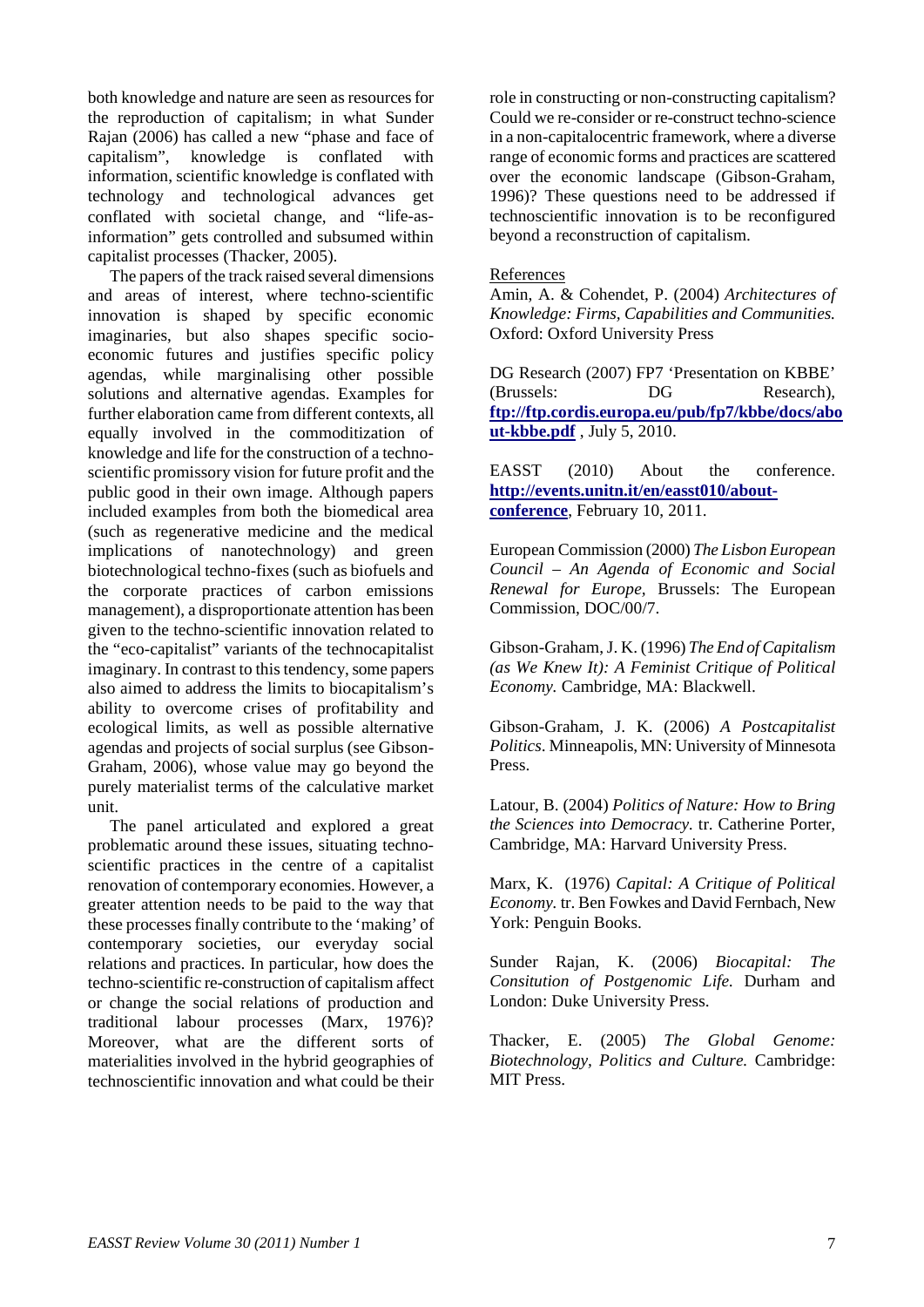## EASST 2010 - Practicing Science and Technology, Performing the Social Session Review- Track 34: Surveillance in Society **By: Manuela Farinosi, Ph.D., Department of Human Sciences, University of Udine, Italy**

From  $2^{nd}$  to  $4^{th}$  September 2010 I had the privilege to attend the *EASST010* - *Practicing Science and Technology, Performing the Social* in Trento, Italy, thanks to an EASST financial support. There were 41 thematic tracks based on several topics across science, technology and innovation studies. Considering my background and my research interests, I decided to follow up the track 34, "Surveillance in Society", where I also presented a paper entitled *Toward horizontal control: user generated content and private sphere in the web 2.0 environments*. The convenors of the track were Anders Albrechtslund (Aalborg University, Denmark), Kees Boersma (Vrije Universiteit Amsterdam, the Netherlands), Christian Fuchs (University of Salzburg, Austria), Peter Lauritsen (University of Aarhus, Denmark).

The vast majority of the presentations revolved around two different notions of "surveillance": a modern one, which is focused on the Panopticon metaphor (Bentham, 1995), on the Foucault (1976)'s theorization of disciplinary power, and mainly on some classical concepts linked to the definition of "surveillance", such as "Big Brother" (Orwell, 1949), "capitalism" (Marx) or "bureaucracy" (Weber); and a post-modern one, focused on a kind of surveillance more decentralized, dispersed, democratic and sometimes - also positive and empowering. This second notion of control aims to demolish Foucault's Panopticon and replace it with concepts like that of "sousveillance" (Mann, Nolan & Wellman, 2003), "oligopticon" (Latour, 2005), "lateral surveillance" (Andrejevic, 2005), "participatory surveillance" (Albrechtslund, 2008). The topics of the discussions were varied, interesting and challenging and covered especially two fields: 1. DNA or, more generally, biology and healthcare; 2. Web 2.0 platforms or, broadly, computer surveillance.

With regard to healthcare, *Balancing protection and autonomy in the design of an intelligent environment to support nursing home-caregivers*  (Francesco Botto, Chiara Leonardi, Luca Sabatucci, Angelo Susi, Massimo Zancanaro - FBK-IRST CIT, Italy) presented the results of a research project -

called ACube - based on a network of sensors that can be distributed in the environment or embedded in users'clothes to support medical staff and allow an unobtrusive monitoring of nursing homes guests. The data obtained through the sensors allow staff to identify emergency situations and to prevent potential risks. The analysis presented was focused on 40 health professionals and the findings highlight the importance of ethics, privacy and dignity issues in the design of this kind of intelligent environment. Another contribution was proposed by Jørgen Tietze (Aarhus University, Denmark) - *Performing surveillance in Danish health care -* who presented the results of an empirical qualitative study focused on the impacts of the infrastructure for performance measurement of patients with schizophrenia. This system represents a sort of oligopticon and the mechanism of performance measurement can be seen as a durable technology for creating visibility and allowing surveillance through indicators. Also Peter Lutz's contribution (University of Copenhagen, Denmark) - *From visible to invisible: body surveillance in aging home care* - was based on healthcare technology. He presented the findings of an ethnographic project conducted in the USA and Sweden among old people who receive home care and adopt an emergency response system able to call a call center just by pushing a wireless button. Lutz observed different situations among the users of this system: American users sometimes prefer not use it in order to render their problems less visible and not make their families worry about them. Swedish users, on the contrary, tend to perceive this technology as a component of welfare services. Furthermore in Sweden the call center doesn't call their relatives and therefore the older people do not hesitate to phone and render in this way their body more visible. The results show that body surveillance and body visibility depend on how they are linked with social relations.

*From the beginning: children as subjects and agents of surveillance* (Gary T. Marx and Valerie Steeves) pointed out child-surveillance technology, from pre-natal testing to RFID-enabled clothing, nanny cams and genetic testing. Many times the impacts of monitoring continue also after the child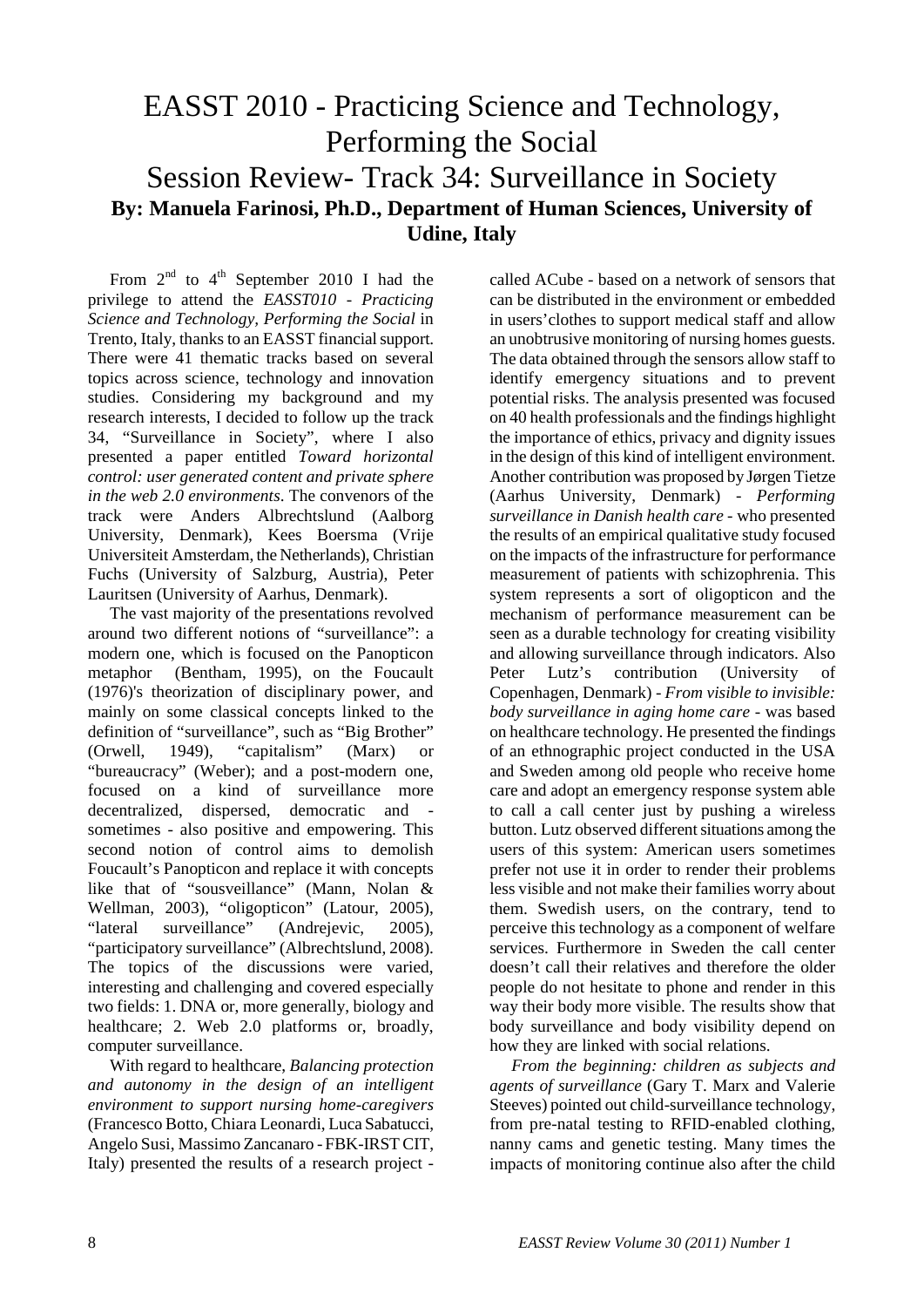is born and governments can use surveillance to identify deviations from the norm. The issues raised are very often underestimated.

Johanne Yttri Dahl (NTNU and the Norwegian Police University)'s contribution - *DNA - the Norway: black boxing the evidence and monopolizing the key* - reflected on the topic of the expansion of forensic DNA databases in Norway and on the controversy related to the fact that at the time there was just one DNA laboratory with a monopoly on DNA analysis in Norway. She presented the findings of some in-depth interviews of key stakeholders on the use of DNA evidence in courts and discussed several aspects regarding monopolizing forensic DNA suppliers. Also the presentation by Thomas Lemke and Torsten Heinemann (Goethe-Universität, Frankfurt am Main, Germany) - *Biology and Citizenship: DNA testing for family reunification as a technology of surveillance* - was focused on DNA testing as a form of surveillance. They presented a case study centered on the use of DNA testing to establish biological relatedness in immigrant family reunification in Germany and on its legal, social, ethical questions, such as privacy, informed consent and right not to know. In particular, they highlighted that the German authorities refuse immigrants the right to informational self-determination and the possibility that their genetic data will be erased once the test is completed.

With regard to the Web 2.0 platforms, Marisol Sandoval (University of Salzburg, Austria) examined *A critical empirical case study of consumer surveillance on web 2.0.* Starting from a critical political economy perspective, she presented the findings of a content analysis of privacy policies and terms of use of the 52 most widespread web 2.0 sites and pointed out that more than 92% of them show personalized ads to their users, 90% sell aggregated user data to third parties, around 67% use the contact details of user for sending him/her personalized advertisements. In the light of these findings web 2.0 sites can be considered a sort of huge treasure houses of personal data which place users under constant economic surveillance in order to increase capital accumulation. Also the contribution of Matthias Schafranek University of Salzburg, Austria) - *The art of rent in web 2.0 surveillance business -* was focused on the current mode of capitalist accumulation in web 2.0 platforms. His analysis describes the shift from the traditional logic of rent extraction from information to the new rent construction based on the real time tracking of online users and the development of a new capitalistic logic that he called "biopower rent".

A very inspiring presentation about the surveillance in web 2.0 platforms was that of Christian Fuchs, *Critique of the political economy of web 2.0 Surveillance.* He analyzed from a critical point of view the role of surveillance in web 2.0 capital accumulation processes and discussed the relationship of the net and economic surveillance, introducing the notion of the Internet produsage commodity, talking about the role of targeted/personalized advertising and, finally, discussing forms of resistance, opt out possibilities and alternative and non-commercial web 2.0 platforms.

Some reflections about the topic of alternative web 2.0 platforms have been proposed also by Francesca Musiani (Mines Paris Tech, France). Her contribution, *Encrypted fragments: rethinking privacy and security with(in) peer-to-peer,* explored the dawn of peer-to-peer social networks and the consequent and probable evolution of privacy and security. She presented the findings of the analysis of two case studies - Wuala and Tribler - and argued that storing and sharing in a network of peers present several advantages in terms of user privacy because such networks reconfigure data management practices and service provider's status. According to Musiani P2P social networks, and more generally decentralized Internet based services, may be read as a re-empowerment of users.

User empowerment was the topic of my contribution too (*Toward horizontal control: user generated content and private sphere in the web 2.0 environments*). I presented some results of a qualitative analysis of 145 essays written by Italian students. The aim of the study was to understand how young people frame the topic of control in the web 2.0, and especially, to identify the metaphors used to describe online platforms and the social environments they mention when they speak about the impacts of online diffusion of personal content on offline life. The findings showed that the metaphor of Bentham's Panopticon does not seem to adequately and completely describe the new online environments and the actual practices of online self-publication and horizontal control that nowadays characterize social media platforms.

Alongside these two macro-categories healthcare and Internet - there were also other contributions which dealt with surveillance from different points of view.

Finn Brunton and Helen Nissenbaum (New York University, USA) introduced the topic of resistance practices. *Vernacular resistance to data collection and surveillance: a political theory of obfuscation*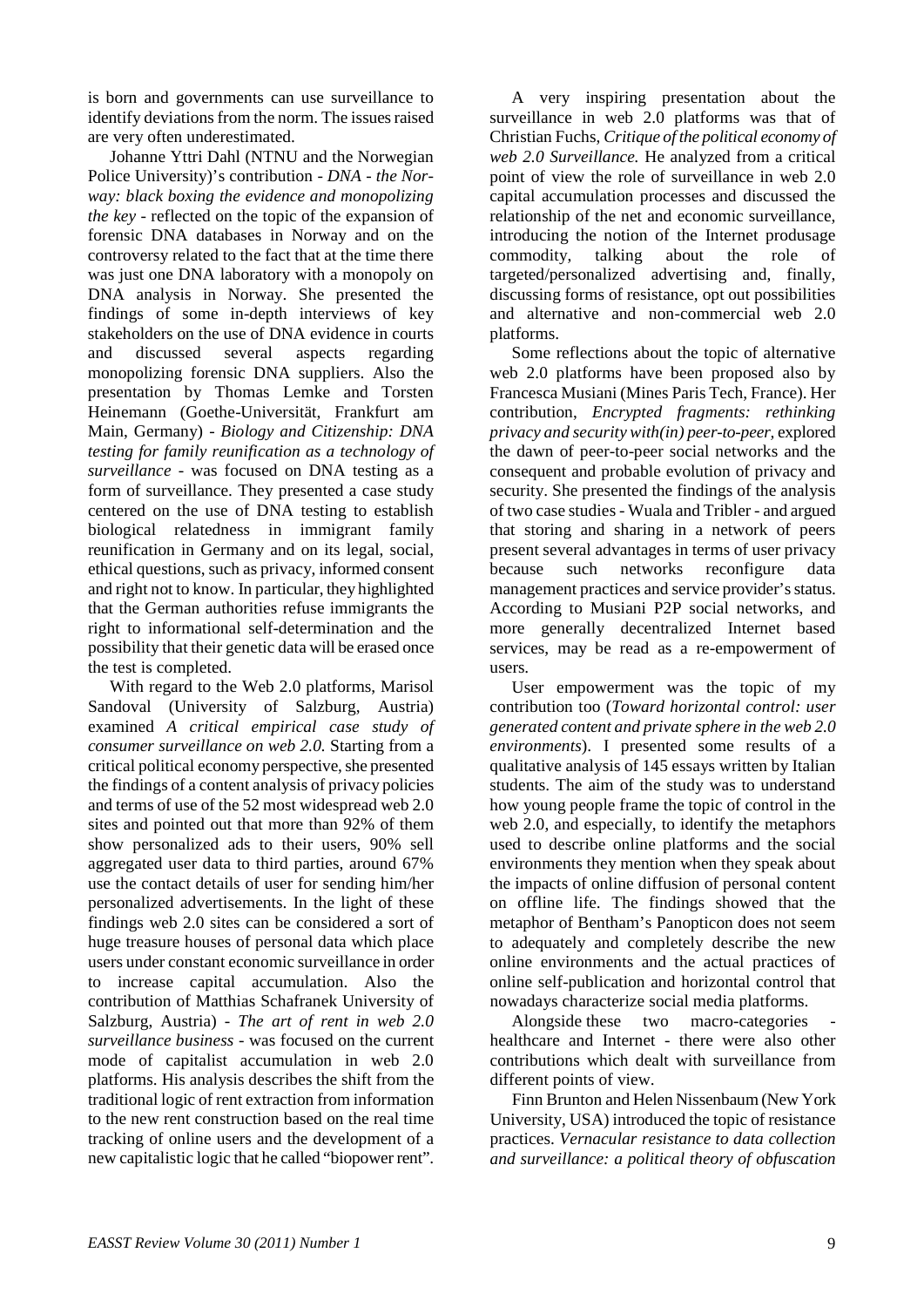was based on the analysis of a particular form of resistance to surveillance in everyday life obfuscation - and on the evaluation of different kinds of obfuscation and different motivations.

Also the contribution of Christopher Gad (University of Copenhagen, Denmark) and Lone Koefoed Hansen (Aarhus University, Denmark) - *Resistance is fertile - On art and oligoptics* - was focused on the topic of resistance. They reflected on how contemporary art investigates surveillance situations and presented a singular case study: "Surveillance Shoe | Legoland", a performative artefact by Jill Magid, composed of a stiletto with a videocamera pointed at the leg of the artist. This artefact reflects in a certain sense Latour's concept of "oligopticon" and criticizes the specific, fragile and limited nature of surveillance phenomenon. According to the author it represents a statement about the resistance possibility.

Michael Krause's presentation - *The other side of the surveillance society: media competition and the quest for increasing liveness as key dynamics behind the "culture of control"*- linked the international deregulation of TV and radio broadcasting - and the consequent increase of media competition - to the emergence of public crime and security discourse, and noted that behind the so called "culture of control" it is possible to identify two key socio-cultural dynamics: media competition and the production of ever greater levels of liveness. The contribution of Sara Degli Esposti (Universidad Carlos III, Madrid, Spain) and Vincenzo Pavone (IPP-CSIC) - *Public assessment of new security technologies: beyond the trade-off between privacy and security* - moved some critiques against the classical privacy/security dilemma. They analyzed through group interviews and individual questionnaires how the lay public perceives security technologies. The findings of their research show that citizens do not assess surveillance in abstract terms but in relation to specific contexts. Some people interviewed were aware and concerned about privacy invasion by government, while some others approved of the adoption of surveillance technologies to improve their security.

A singular case study was that presented by Nair Sumitra (Virginia Polytechnic Institute, USA) and Pant Aditya (MIT, USA), *Digitizing NREGA: small and medium private enterprise as mediators for democracy?*. Using qualitative ethnographic observation and interviews, they investigated the socio-technical context of the digitization of the *NREGA (National Rural Employment Guarantee Act)* in India by private entrepreneurs. This process

can be read as a sort of mediation between State and the citizen, a way to ensure transparency and accountability. Their work explored the normative vision and the policies behind the construction of these entrepreneurs and their role in the project of democracy.

In light of all these contributions it is possible to remark that the field of "surveillance studies" has grown considerably in the last years. As demonstrated by the researches presented in Trento several scholars are trying to analyze a multifaceted reality and to move beyond the classical surveillance framework. New smart and ubiquitous ICTs are challenging the notion of surveillance itself. In this scenario we have to rethink the concept and look for new theory more appropriate for representing the current scenario.

#### **References:**

Albrechtslund., A. (2008). Online Social Networking as Participatory Surveillance. *First Monday, 13( 3)*. Retrieved February 05, 2011, from:

**[http://www.uic.edu/htbin/cgiwrap/bin/ojs/index](http://www.uic.edu/htbin/cgiwrap/bin/ojs/index.php/fm/article/view/2142/1949) [.php/fm/article/view/2142/1949](http://www.uic.edu/htbin/cgiwrap/bin/ojs/index.php/fm/article/view/2142/1949)**

Andrejevic, M. (2005). The Work of Watching One Another: Lateral Surveillance, Risk, and Governance. *Surveillance and Society, 2(4),* 479- 497. Retrieved February 05, 2011, from: http://www.surveillance-andsociety.org/articles2(4)/lateral.pdf

Bentham, J. (1995). *The Panopticon Writing*. London: Verso

Foucault, M. [1975] (1976). *Sorvegliare e Punire. Nascita della Prigione* [Surveiller et punir: naissance de la prison]. Torino: Einaudi.

Latour, B. (2005). *Reassembling the Social*. Oxford: Oxford University Press

Mann, S., Nolan, J, & Wellman, B. (2003). Sousveillance: Inventing and Using Wearable Computing Devices for Data Collection in Surveillance Environments. *Surveillance and Society, 1(3),* 331-355. Retrieved February 05, 2011, from: http://www.surveillance-andsociety.org/articles1(3)/sousveillance.pdf

Orwell, G. (1949). Nineteen Eighty-Four. London: Secker & Warburg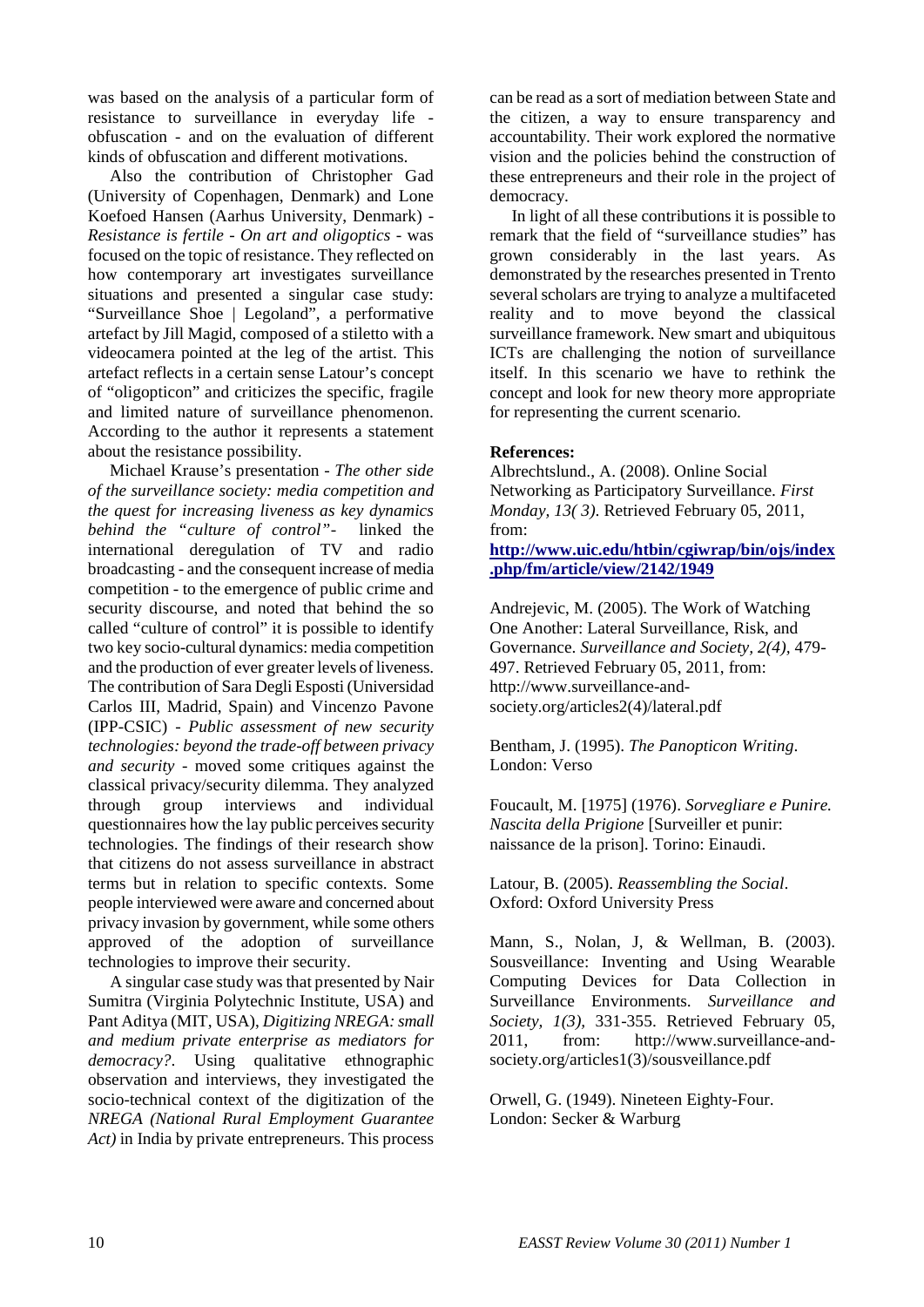## EASST Conferences By: Sonia Liff for EASST Council

#### **Looking Backwards ...**

EASST 010 was the first EASST conference where the programme was organised along a track model. When EASST Council met recently they reflected on this aspect of the conference. Their view was that this was a significant innovation which had worked well. Council would like to see future conferences run on this model. It was felt important to summarise issues that arose with the use of this format so that they can be passed on to future conference organisers.

The general view was that the tracks had succeeded in giving an effective and meaningful structure to the conference. It was felt that having tracks of variable length was a good feature since it meant that those attending the conference did not have to spend the whole time on one theme but could also sample other sessions (thus retaining something of the broad feel that EASST conferences have had traditionally). It was also a benefit that the organisation of the conference (in terms of dividing up papers into sessions, organising chairing and so on) was spread across a wider group of people through the involvement of conveners. This has become increasingly important as conferences get larger. It was felt that EASST should find some way to acknowledge this contribution from conveners.

Council has also had feedback from the local conference organisers who experienced their interactions with track conveners largely positively but did find that the coordination work was substantial. It is clear that there were tensions between conveners and local organisers in a few cases relating to numbers of papers per session (which was important to fit with available rooms) and with communication routes between organisers, conveners and paper-givers. Council also heard that some conveners experienced the process as involving more work on their behalf than they were expecting.

Fred Steward has written to a representative of the convenors of each track asking for their feedback on the way the format worked for them and whether they had any practical suggestions about how to improve the operation of the track system for future conferences.

EASST is in the process of redesigning its website and one idea under discussion is the possibility of online space for individual conference tracks and / or ongoing working groups where those involved in a particular topic could post abstracts (and / or papers); share draft programmes and discuss other organisational issues. Track convenors were also asked whether they would have found this provision useful.

If anyone else would like to make an input to this consultation into how the track model worked in Trento, its use for future conferences, or any other aspects of conference organisation, they are welcome to send their views and suggestions to **[admin@easst.net](mailto:admin@easst.net)**.

#### **Looking Forwards ...**

The next EASST-only conference will take place in 2014. Council are interested in hearing from any group who would be interested in hosting this conference. On the basis of recent evidence the conference is likely to involve over 800 participants. Conferences are usually organised by a local organising committee supported by a wider programme committee and the EASST Council. EASST is in the process of developing its administrative systems and may be able to provide more support in this regard than it has been able to do in the past.

EASST Council would particularly welcome expressions of interest from a location, or an approach to organising, that will be likely to further develop participation from those coming from parts of Europe currently under-represented within EASST (this particularly applies to Southern and Eastern Europe).

A successful conference requires a strong local organisation. Traditionally conferences have been organised from one academic organisation. However Council would also be interested in receiving proposals from groups who could achieve this strength via a different kind of network – say those within different institutions in the same location or as a partnership between institutions in different locations.

Conferences work well when they provide good opportunities for informal interaction as well as the more formal parts of the programme. This can be achieved in a small compact location but EASST has also had successful conferences in large cities. Council would be interested in hearing how organisers would achieve this objective in their proposed location.

The location and the approach to organising the conference needs to provide a range of accommodation which is affordable for participants in different circumstances and makes possible an overall conference fee that will allow wide participation. Expressions of interest should include an outline budget. Organisers often have limited time flexibility and, if this is the case, please give an indication of available dates. It is difficult to find a date that suits teaching periods in all countries but early July or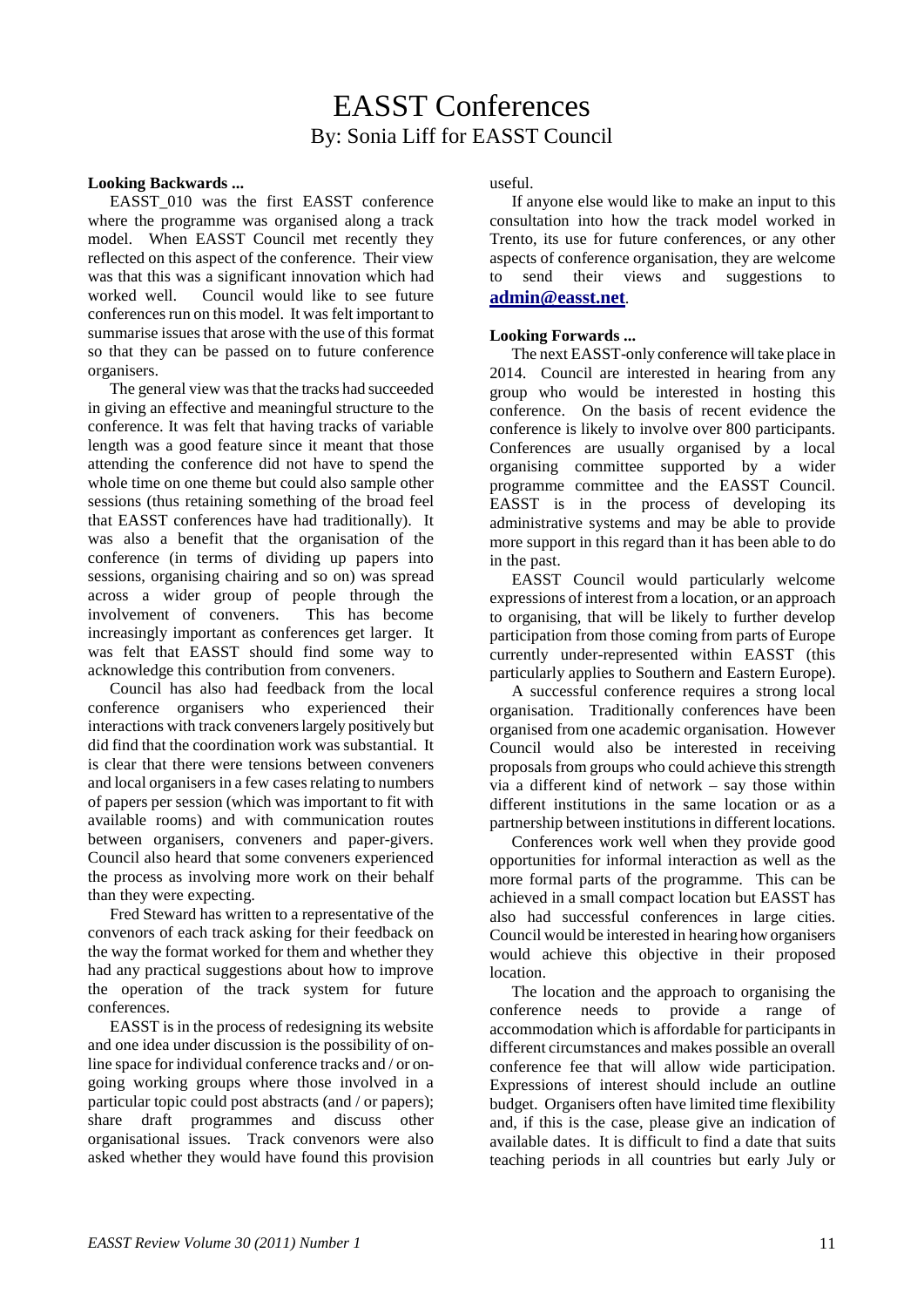September seem to be most acceptable.

Council is happy to answer any further questions from interested parties and would expect to have further informal discussions before reaching a firm decision. Please send any proposals to **[admin@easst.net](mailto:admin@easst.net)** by 1<sup>st</sup> September 2011.

**And in the meantime ...**

The next **4S conference** is being held at the Crowne Plaza Cleveland City Center Hotel, **Cleveland, Ohio, USA** from **November 2 - 5, 2011**. Due to the disasters in Japan, **deadline for abstracts has been extended to April 1.**

The next **joint EASST / 4S conference** is being held at Copenhagen Business School, **Copenhagen, Denmark** around the **15-17th October 2012.**

## New benefits for Members and enhanced website By: Sonia Liff for EASST Council

As has already been signalled we are in the process of developing new services for member. The first stage of this will be to set up a log in for each member. You will shortly be receiving an email explaining how to do this.

Once the log in is established you will be able to update the information we hold for you such as postal and email address. You will also be able to see the subscription history we hold (which years you were a member) and, for payments in the future, there will also be fuller financial details of what you have paid and when. We hope that this will make it easier for members to keep their details up to date and reduce queries about subscriptions. We have delayed asking for subscriptions for 2011 until this new system is in place but again you will receive information about this shortly.

The log in will also allow you to add information about your academic interests and outputs that can be searched by members, looking for colleagues working on particular issues. This directory feature could be used when establishing working groups or other forms of collaboration. It will be possible for other members to contact you without having your email disclosed.

These features will be introduced before the complete redesign of the website. A subgroup of the Council is working on the features we would like to see here. This will be a mix of enhanced content likely to be of interest to members and opportunities for interaction between members and the wider community. More information will be available on this as it develops but if anyone would like to suggest features and types of information they would like included on the website please do let us know via **[admin@easst.net](mailto:admin@easst.net)**.

## Conference Announcements and Calls for Papers

#### **Call for participation: Advancing RTD through Gender-Fair Recruitment and Retention Strategies.**

Location: Campus of the **University of Vienna**, Seminar room of the Institut für Ethik und Recht in der Medizin, Old Chapel, court 2.8, Vienna, Austria Date: **19th - 20th May 2011**

Interactive Preparation Phase: December 2010 – April 2011

Support Phase: June – Autumn 2011

Recruitment, promotion and retention procedures often favour a social group and disadvantage others. The mechanisms leading to this inequality are not always obvious. Guidelines can be circumvented,

procedures can have unintended effects. Refined Gender Action Plans can establish procedures and structures that reduce bias and inequality in the recruitment and promotion of researchers. Wellgrounded gender policies not only add to justice women but they can also create a more productive working climate and retain highly qualified and motivated staff in RTD.

The target group for this workshop are research institutions in Europe, who want to implement or improve Gender Action Plans. Targeted participants are persons responsible for implementing gender equality policies. At this workshop participants will -supported by gender experts - develop specific and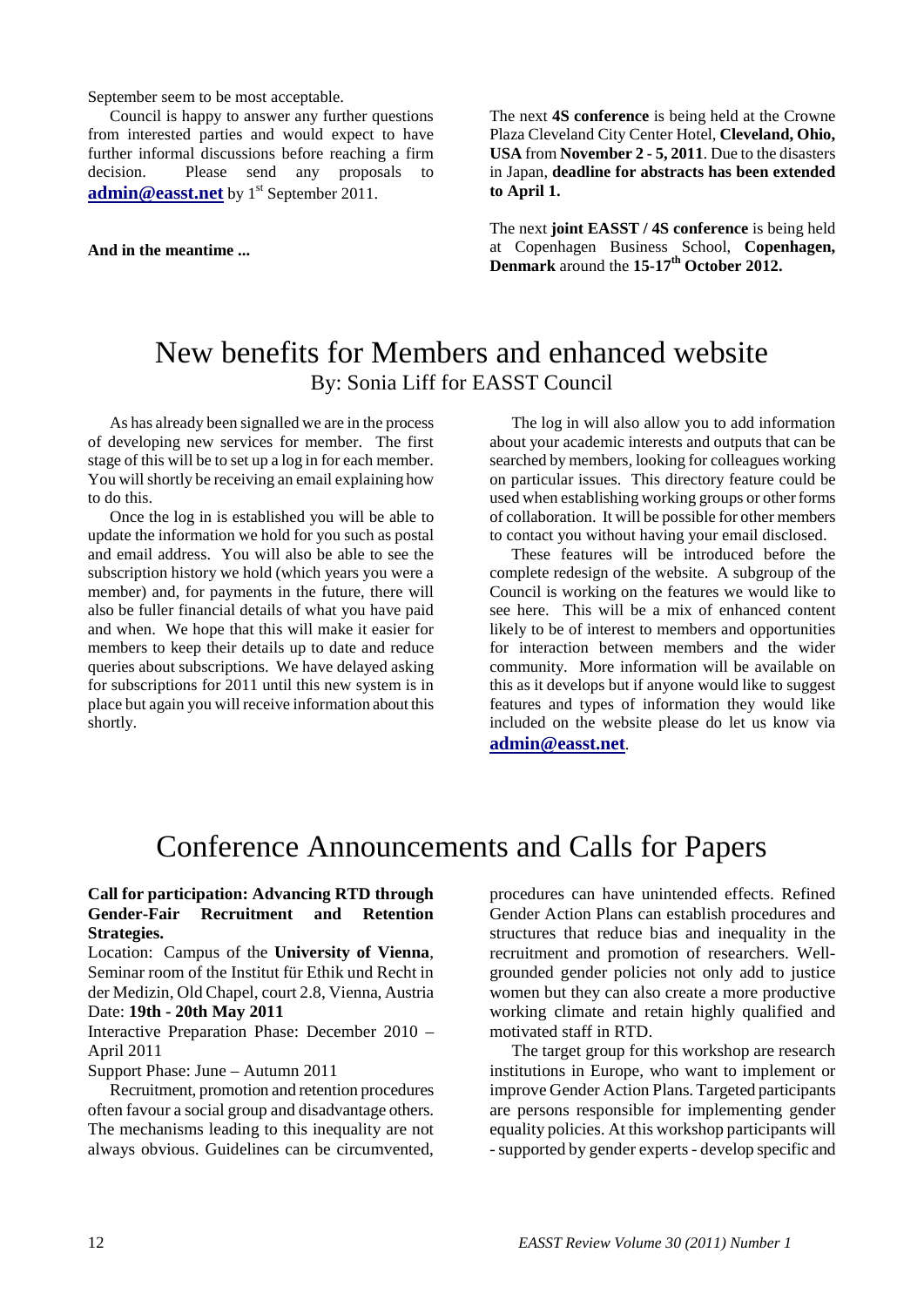feasible Gender Action Plans, which they can take home for implementation at their organisation or company. Experts having confirmed to attend the workshop include Prof. Alison Woodward (Vrije Univesiteit Brussel) and Prof. Ulrike Felt (University of Vienna). Further experts will be invited according to the specific demands of the participating organisations.

This workshop offers

- extensive information on Gender Action Plans, in general and in respect to individual requests,
- an exchange of experiences and ideas among those advocating gender equity at their different research organisations; and
- support by highly qualified gender experts responding to participant's individual requests.

The workshop agenda will be drafted interactively by participants and organisers together. Participants will actively co-develop it by submitting their ideas, requirements, and questions. Online conferences on specific topics will be offered.

During the two-day workshop in Vienna most of the time will be dedicated to developing, adapting or refining Gender Action Plans interactively with other participants and gender experts, which are to be introduced at the respective organisations of the participants.

Additionally there will be online discussions (web conferences, Skype) in small groups with highly specialised and renowned experts, who will give advice on real problems and help to evaluate available evidence in the light of the participants' own institutional circumstances. Topics will be selected according to the specific requirements of participants.

There is no conference fee, during the workshop lunches are free. *Places are limited!* Registrations are handled on a first come – first serve basis.

You can register for this workshop at **[http://www.genderinscience.org/registration.htm](http://www.genderinscience.org/registration.html) [l](http://www.genderinscience.org/registration.html)**. Further information on the workshop is available at **<http://wilawien.ac.at/genset>** or send your requests to Wissenschaftsladen Wien – Science Shop Vienna, **[wilawien@wilawien.ac.at](mailto:wilawien@wilawien.ac.at)**.

This workshop is part of the genSET project, which is funded by the European Commission under FP7 and is supported by a network of leading pan-European science institutions as patrons, among others, Fraunhofer and the European Science Foundation.

*Christine Urban, Regina Reimer, Michael Strähle* **Centre for Science Studies and Centre for Gender and Women's Studies, Lancaster**  **University, UK** announces a 4 day intensive taught course: **Feminist technoscience studies: articulating the human and the non-human**, **23rd May – 26th May 2011**. This is an MA level module of interest to UK and international MA students, PHD students and those contemplating further study in this field.

Recent feminist research affords generative possibilities for rethinking relations between people, animals and machines. Figured as entanglements of the human and nonhuman, the aim is to find alternatives to the forms of human exceptionalism that have dominated modern thought, and more particularly technoscience. At the same time, a feminist commitment to a scholarship of care reminds us to attend closely to questions of how difference is made, and when and how it comes to matter. This course draws on founding and emerging feminist scholarship on the human and nonhuman to articulate these relations and commitments.

**Course format:** Lectures, group discussion, poster presentations, debate, field trip to relevant empirical location, video-link presentations with key international scholars.

**Course Tutors:** Professor Maureen McNeil, Professor Lucy Suchman, Dr. Celia Roberts and Dr. Vicky Singleton

**Guest Tutors:**

- Professor Karan Barad, Professor of Feminist Studies, UC Santa Cruz, USA (via video-link)
- Professor Donna Haraway, Distinguished Professor Emerita of History of Consciousness and Feminist Studies, UC Santa Cruz, USA (via video-link)
- Professor Myra Hird, Professor and Queen's National Scholar, Queen's University, Ontario, Canada.

Please express your interest, and queries, to us at: **[spgadmissions@lancaster.ac.uk](mailto:spgadmissions@lancaster.ac.uk)**

**Fee:** £225 per person (excluding accommodation). Advice on reasonable accommodation can be provided.

A workshop on **"Personal Identities after the Information Revolution"** is to take place at the **University of Hertfordshire, UK, 17 June 2011**, and the **deadline to respond to the call for papers is 15 March 2011**. Information and communication technologies (ICTs) are building a new habitat (infosphere) in which we are spending an increasing amount of time. So, how individuals construct and maintain their personal identities online (PIOs) is a problem of growing and pressing importance. Today, PIOs can be created and developed, as an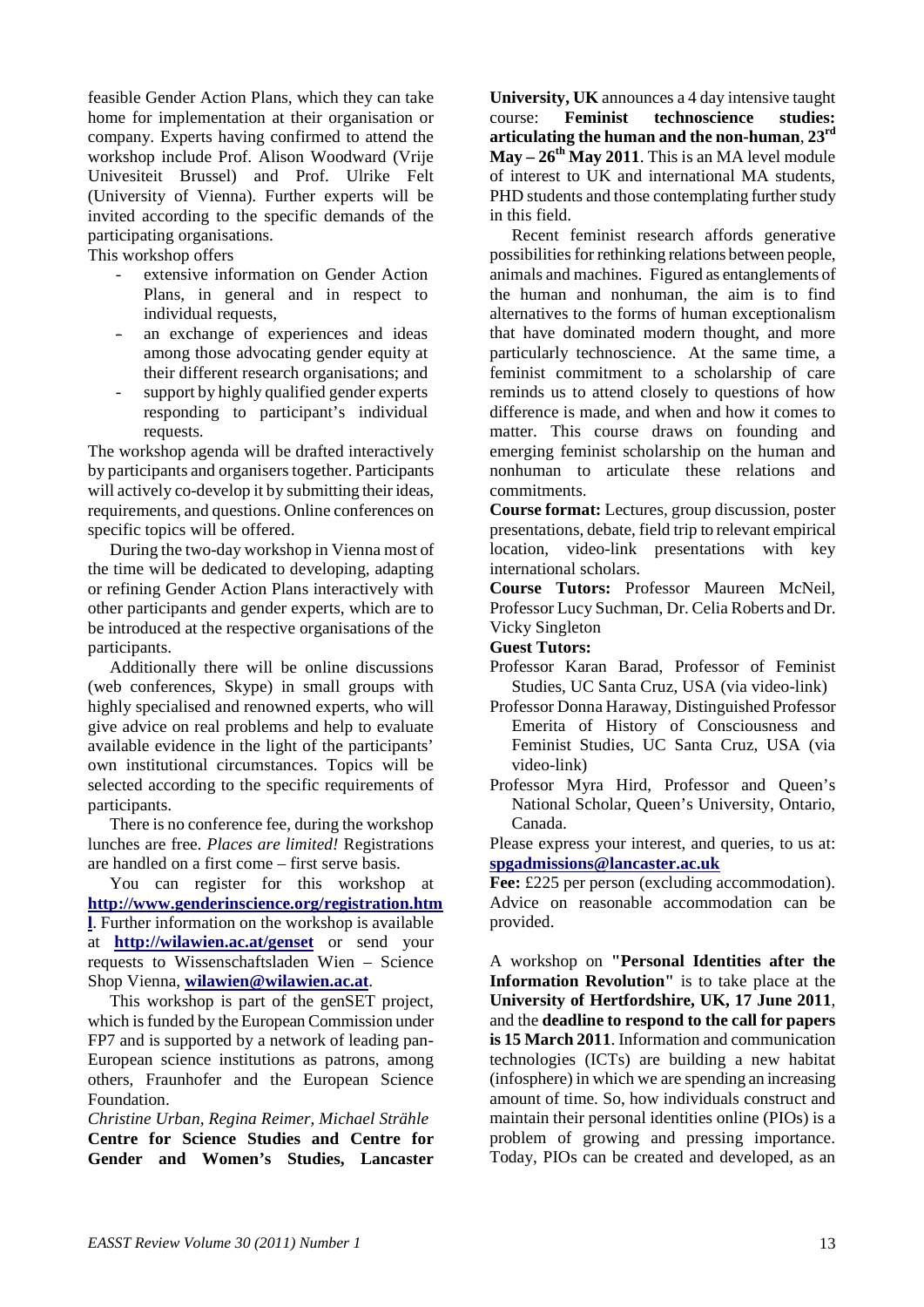ongoing work-in-progress, to provide experiential enrichment, expand, improve or even help to repair relationships with others and with the world, or enable imaginative projections (the "being in someone else's shoes" experience), thus fostering tolerance. However, PIOs can also be misconstructed, stolen, "abused", or lead to psychologically or morally unhealthy lives, causing a loss of engagement with the actual world and real people. The construction of PIOs affects how individuals understand themselves and the groups, societies and cultures to which they belong, both online and offline. PIOs increasingly contribute to individuals' self-esteem, influence their life-styles, and affect their values, moral behaviours and ethical expectations. It is a phenomenon with enormous practical implications, and yet, crucially, individuals as well as groups seem to lack a clear, conceptual understanding of who they are in the infosphere and what it means to be an ethically responsible informational agent online. The workshop will address this gap in our philosophical understanding by addressing questions such as How does one go about constructing, developing and preserving a PIO? Who am I online? How do I, as well as other people, define and re-identify myself online? What is it like to be that particular me (instead of you, or another me with a different PIO), in a virtual environment? Should one care about what happens to one's own PIO and how one (with his/her PIO) is perceived to behave online? How do PIs online and offline feedback on each other? Do customisable, reproducible and disposable PIOs affect our understanding of our PI offline? How are we to interpret cases of multiple PIOs, or cases in which someone's PIO may become more important than, or even incompatible with, his or her PI offline? What is going to happen to our self-understanding when the online and offline realities become intertwined in an "onlife" continuum, and online and offline PIs have to be harmonised and negotiated? We welcome submissions addressing similar questions, or comparing and evaluating standard philosophical approaches to personal identity problems by analysing how far they may be extended to explain PIO, or seeking to complement the already available approaches. If in doubt, please feel free to contact Luciano Floridi (**[l.floridi@herts.ac.uk](mailto:l.floridi@herts.ac.uk)**). Please submit extended abstracts (between 1000 and 1500 words all included, preferably in MS Word format) for papers suitable for 40-minute presentations to Luciano Floridi (**[l.floridi@herts.ac.uk](mailto:l.floridi@herts.ac.uk)**) by 15 March 2011. A number of bursaries for graduate students presenting papers will be available, on a competitive

basis, to contribute to travel and accommodation expenses. Please specify if you wish to apply for one. Successful submissions will be selected for two special issues, to be published one by Minds and Machines and the other by Ethics and Information Technology. The workshop is part of a series of meetings organized by the AHRC-funded project "The Construction of Personal Identities Online". More information about the project is available here.

A **Ph.D. course in Sociotechnical Theory and Analytical Methods** will be offered at the **Technical University of Denmark (DTU)**. The course is intended for students already familiar with Science and Technology Studies (STS), as well as those who may be relatively new to the field. Course supervision will emphasize the individual participants' Ph.D. projects, in relation to the course's subject matter. 5 ECTS credits, offered in two parts: **Part 1 is June 7-9, 2011 (2.5 days) and Part 2 is August 22-23, 2011 (2 days)**. The location is the Technical University of Denmark (DTU Lyngby Campus, Denmark). The course addresses analytical challenges and methodological issues, focusing on Actor-Network Theory (ANT) and Social Construction of Technology (SCOT), while engaging also Domestication of Technology, 'Post-ANT' and the notion of Boundary Objects, in a more delimited capacity. Central to the course will be 1) working reflexively with how the empirical material plays a role in one's scoping and building of theory; and 2) conversely, how theoretical insights help in guiding analytical work based on one's empirical material. The course is open to both participants within, as well as outside of, the Doctoral Program in Design & Innovation. The maximum number of participants is 15. Participants are expected to prepare a brief project description (see further details below), in connection with the application procedure. In addition, once accepted, participants will be given a syllabus to read prior to the course, as well as a brief 15-minute presentation of their project to date, for when we meet for the first part of the course. During the interim between the June and August course dates, the participants are to develop a working draft (on the order of 10- 15 pages), drawing upon relevant aspects of the course's subject matter. It may be a position paper with the aim to address the dissertation's theoretical scope and orientation, and/or work on the actual analytical treatment of some empirical material depending on how far into the dissertation work the participant is at that point in time. The draft is intended for the participant to produce and receive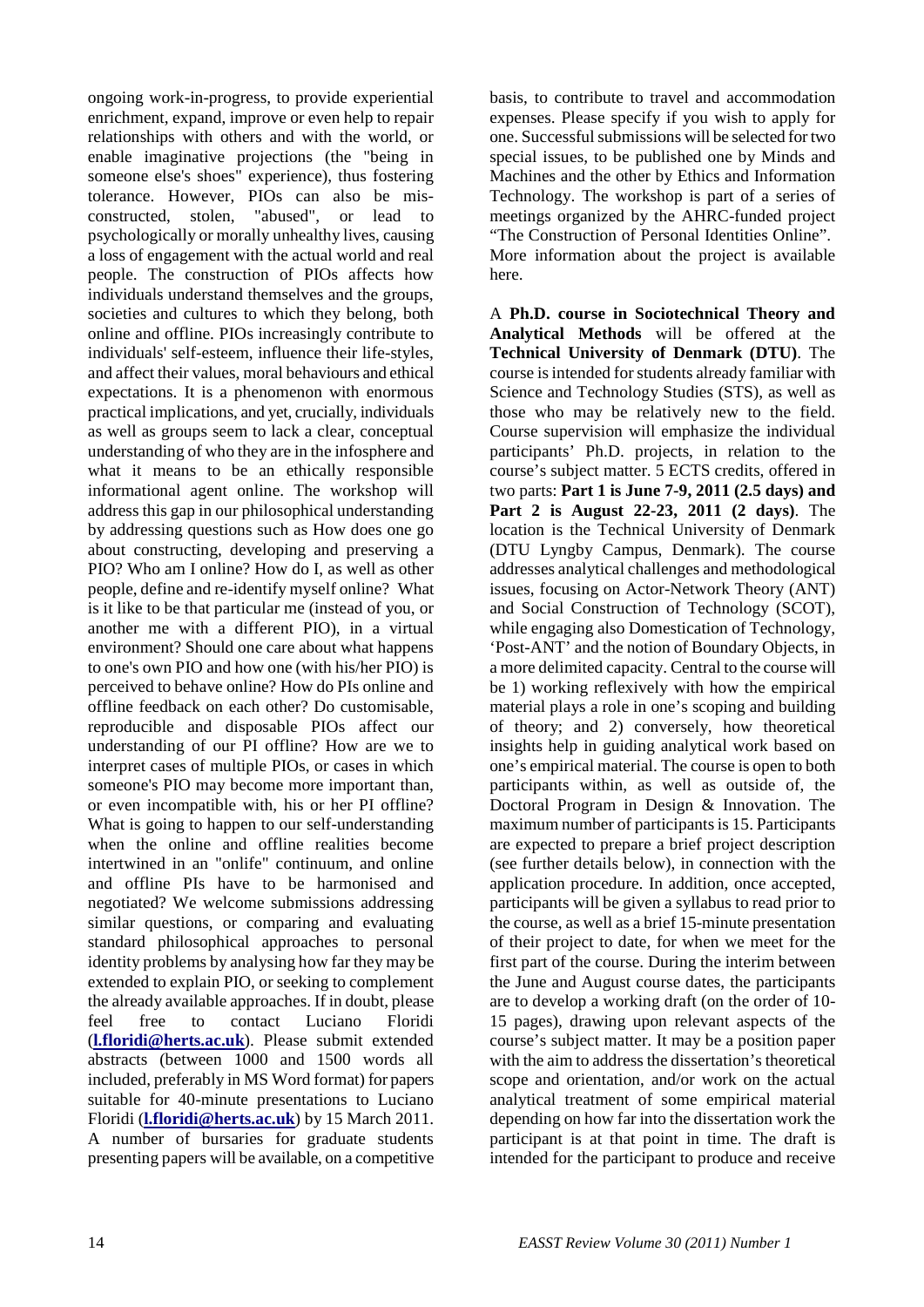critique on writing that would be relevant for the dissertation work, and which may ultimately be incorporated into the dissertation later on. Application to the course may be made by e-mail to Yutaka Yoshinaka: **[yosh@man.dtu.dk](mailto:yosh@man.dtu.dk)** and should contain the following: A brief document (2-3 pages), submitted in Word, comprising of a project description, including a delineation of some tentative research questions and indication of the empirical domain of inquiry for the project at hand. Your motivation for wishing to enrol in the Ph.D. course. You may relate the course's subject matter (STS) to any main theoretical and methodological challenges or concerns you may have at present, and are keen on addressing and working with during the course. **Deadline for applications is Friday, April 15th, 2011.** Applicants will receive notification by Friday, May 6th, at the latest. Participation in the course is free of charge, while any expenses toward accommodation or transportation for participating in course, must be met by the participants themselves. Course instructors: Assoc. Prof. Yutaka Yoshinaka, Technical University of Denmark (DTU), email: **[yosh@man.dtu.dk](mailto:yosh@man.dtu.dk)** and Post Doc. Søsser Brodersen, Technical University of Denmark (DTU), email: **[sbro@man.dtu.dk](mailto:sbro@man.dtu.dk)**.

#### **Invitation to the Joint European Summer School on Technology Enhanced Learning 2011**, http:/[/www.JTELSummerSchool.eu](http://www.jtelsummerschool.eu/)

Platani $\hat{\mathbf{\bullet}}$ s, Greece, May 29 – June 4, 2011

First Announcement: Deadline for applications: March 18, 2011.

We are pleased to announce the 7th Joint European Summer School on Technology Enhanced Learning, to take place from Monday, May 30th to Friday June 3rd, 2011. Pre-summer school activities are organized all day on Sunday, May 29th.

The summer school aims to encourage participants to adopt a critical stance in thinking about the role of technologies in providing opportunities for learners and the potential of these opportunities in terms of learning.

The summer school provides a learning environment where participants get opportunities to: develop their research skills; increase their knowledge base; collaborate with others in their own and complementary research areas; engage in debate; have access to experts in the field; and discuss their own work.

The programme will include lectures from a broad range of domains which contribute to advancing the field of Technology Enhanced Learning. TEL research projects are encouraged to provide students with a perspective of the state-ofthe-art research under study in their working groups. The programme will also include practical and methodological workshops and opportunities for doctoral candidates to develop their personal research. Students will have opportunities to present and discuss their doctoral work.

Applications should be submitted online before Friday, March 18, 2011. The online application form will be available from Friday, January 28, 2011 at [www.JTELSummerSchool.eu.](http://www.jtelsummerschool.eu/)

Applicants will be required to submit:

- a CV outlining their educational background and work experience (maximum one page);

- a letter of motivation, explaining why they want to participate in the Summer School (maximum one page);

- a statement explaining how they think they might contribute to the Summer School and in particular how they can contribute to developing STELLAR Grand Challenges (maximum one page);

- a letter of support from their PhD advisor, which should include a statement of the level of support the institution is able to supply.

#### **Support**

This year the JTEL Summer School will benefit from special funding from the STELLAR Network of Excellence in Technology Enhanced Learning and the European Association of Technology Enhanced Learning.

For further information please visit: [http://www.prolearn-academy.org/Events/summer](http://www.prolearn-academy.org/Events/summer-school-2011)[school-2011](http://www.prolearn-academy.org/Events/summer-school-2011)

#### **Awareness for future events**

To receive other calls for doctoral events in TEL or just to keep in touch with your peers in the field, feel free to subscribe to the new Mailing list for PhD candidates in TEL [\(http://lists.teleurope.eu/listinfo.cgi/phd-candidates](http://lists.teleurope.eu/listinfo.cgi/phd-candidates-teleurope.eu)[teleurope.eu\)](http://lists.teleurope.eu/listinfo.cgi/phd-candidates-teleurope.eu). You will also be able to post moderated messages.

Kind regards, Cristina

#### **Gender, Bodies & Technology listserv invitation.**

In Spring 2010 the Women's and Gender Studies Program at Virginia Tech hosted an interdisciplinary conference entitled Gender, Bodies & Technology (GBT) that attracted international participation from over 120 scholars working in this exciting field of research from a wide range of disciplinary approaches. Feedback from the participants was overwhelmingly positive and requests to strengthen and build a network of scholars in this area were strongly articulated. We invite scholars whose work relates to the Gender,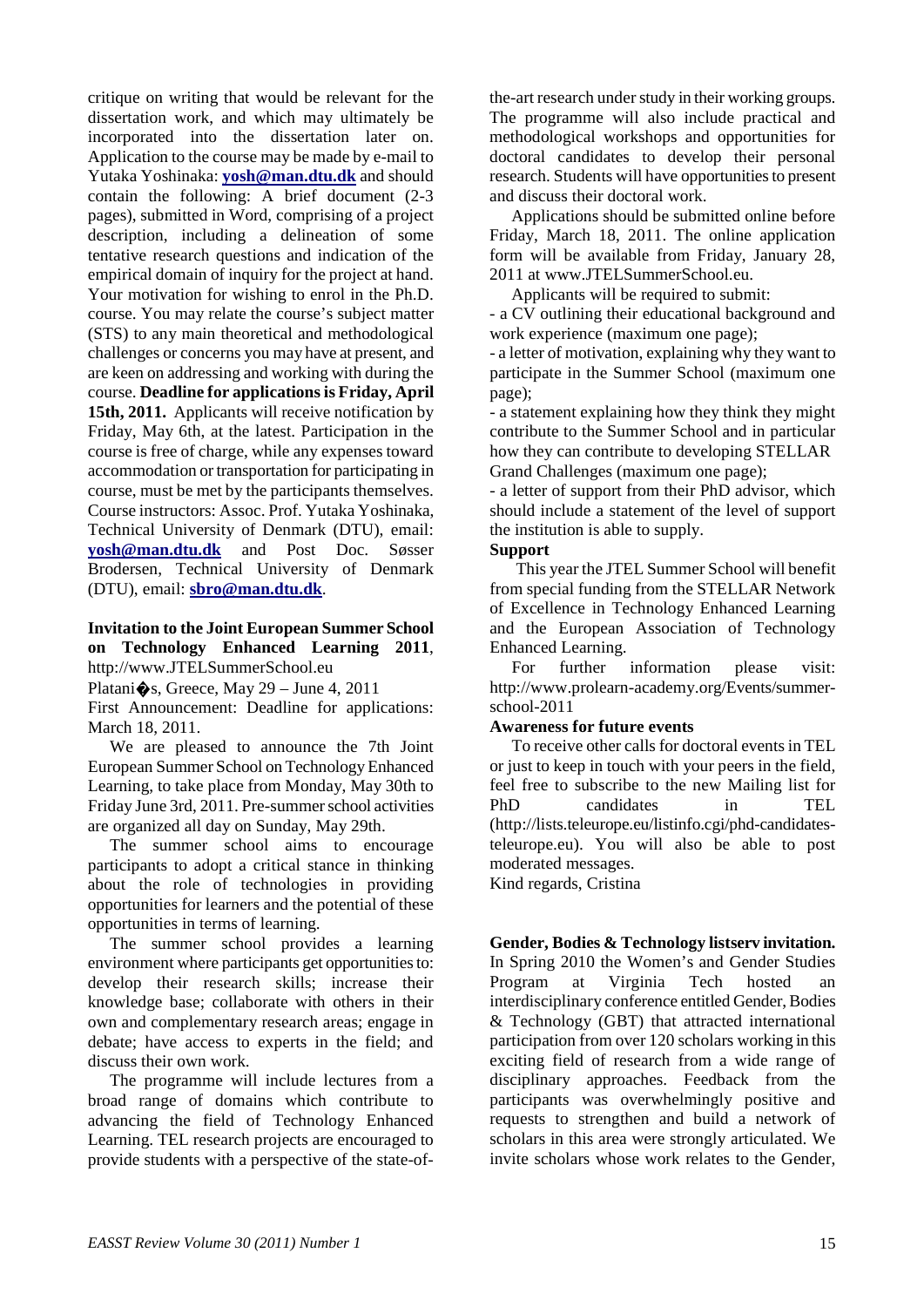Bodies and Technology nexus to join our growing listserv.

Please visit our website which includes an archive of the 2010 conference: <http://www.cpe.vt.edu/gbt/>

We invite you to join the listsery which serves as a place to share about new works, publications and art exhibitions, as well as circulate relevant calls for papers and job postings. The list is also an opportunity to network with other scholars in this area of research and to build a sense of community among those of us that otherwise might not cross paths due to our own disciplinary locations. We are also in the process of drafting a call for papers for a 2012 conference, details of which will be forthcoming.

Also, please feel free to forward this invitation and subscription instructions to folks (or other relevant listservs) that you know who might be interested in joining the list:

- To subscribe to the list:
- 1. Access your e-mail.
- 2. Address a new message to **[listserv@listserv.vt.edu.](mailto:listserv@listserv.vt.edu)**
- 3. In the body of the message, type: subscribe [Gender*Bodies*and\_Technology] [First Name] [Last Name]

Feel free to contact me with any questions or if you have trouble subscribing to the list. My email: **[selber@vt.edu](mailto:selber@vt.edu)**.

Thank you, Sharon Elber GBT Coordinator <http://www.cpe.vt.edu/gbt/> Women's and Gender Studies Program Department of Sociology Virginia Tech USA

**Call for Papers: 10th Annual IAS-STS Conference Critical Issues in Science and Technology Studies, May 2-3, 2011**, Institute for Advanced Studies on Science, Technology and Society (IAS-STS), **Graz, Austria**.

The IAS-STS in Graz, Austria, which is hosted by the IFZ - Interuniversity Research Centre for Technology, Work and Culture [\(www.ifz.tugraz.at\)](http://www.ifz.tugraz.at/), promotes the interdisciplinary investigation of the links and interactions between science, technology and society, technology assessment, as well as research on the development and implementation of socially and environmentally sound technologies. Therefore, IAS-STS hosts international fellows and research associates through its fellowship

programme. Additionally, the institute organizes an annual conference on "Critical Issues in Science and Technology Studies".

#### CONFERENCE THEMES

**1) Gender – Technology - Environment** — Special session 1: *Issues of Inclusion and Exclusion in Web 2.0* For this part of the conference, contributions on the topic Issues of Inclusion and Exclusion in Web 2.0 are looked for. Web 2.0 is considered as user-centred and democratic: Everybody is said to be able to participate and it seems that nearly everybody does. However, this is not the case of course. The Internet with all its interactive applications is not as colourful as it could be, it does not represent the real world and it is definitely not democratic per se. In this session we want to discuss - boundaries and possibilities,

- theoretical inputs and empirical research,

- gender, queer and intersectionality issues of the current Internet.

Besides a critique on the current Web 2.0, we will discuss utopias as well how can the Internet be further democratized?

— Workshop: The Concept of Heteronormativity and its Methodological Implications. Conference participants interested in joining this workshop please contact Birgit Hofstätter (**[hofstaetter@ifz.tugraz.at](mailto:hofstaetter@ifz.tugraz.at)**) by **March 31, 2011**.

2) **Ethical, Legal and Social Aspects of Human Genetics and Agricultural Biotechnology** A main focus of the conference will lie on research projects providing a critical analysis of human genetic research or of agricultural biotechnology. Researchers investigating either ethical, legal and social aspects of genetic testing in the medical domain or risk policy and wider governance issues related to agricultural biotechnology are especially encouraged to contribute.

3) **Sustainable Consumption and Production (SCP).** SCP seeks to promote social and economic development within the carrying capacity of ecosystems. New strategies and concrete tools are needed to change individual and institutional patterns of consumption and to enhance corporate responsibility (CR) of organisations. Researchers investigating patterns of consumption and intervention strategies to promote sustainable lifestyles among both public and private consumers or working within the thematic field of ecological product policy are encouraged to give a presentation. Research projects integrating product assessment tools such as LCA, carbon footprint, MIPS or related methods are also of special interest. — Special Session 2: Trans-disciplinarity in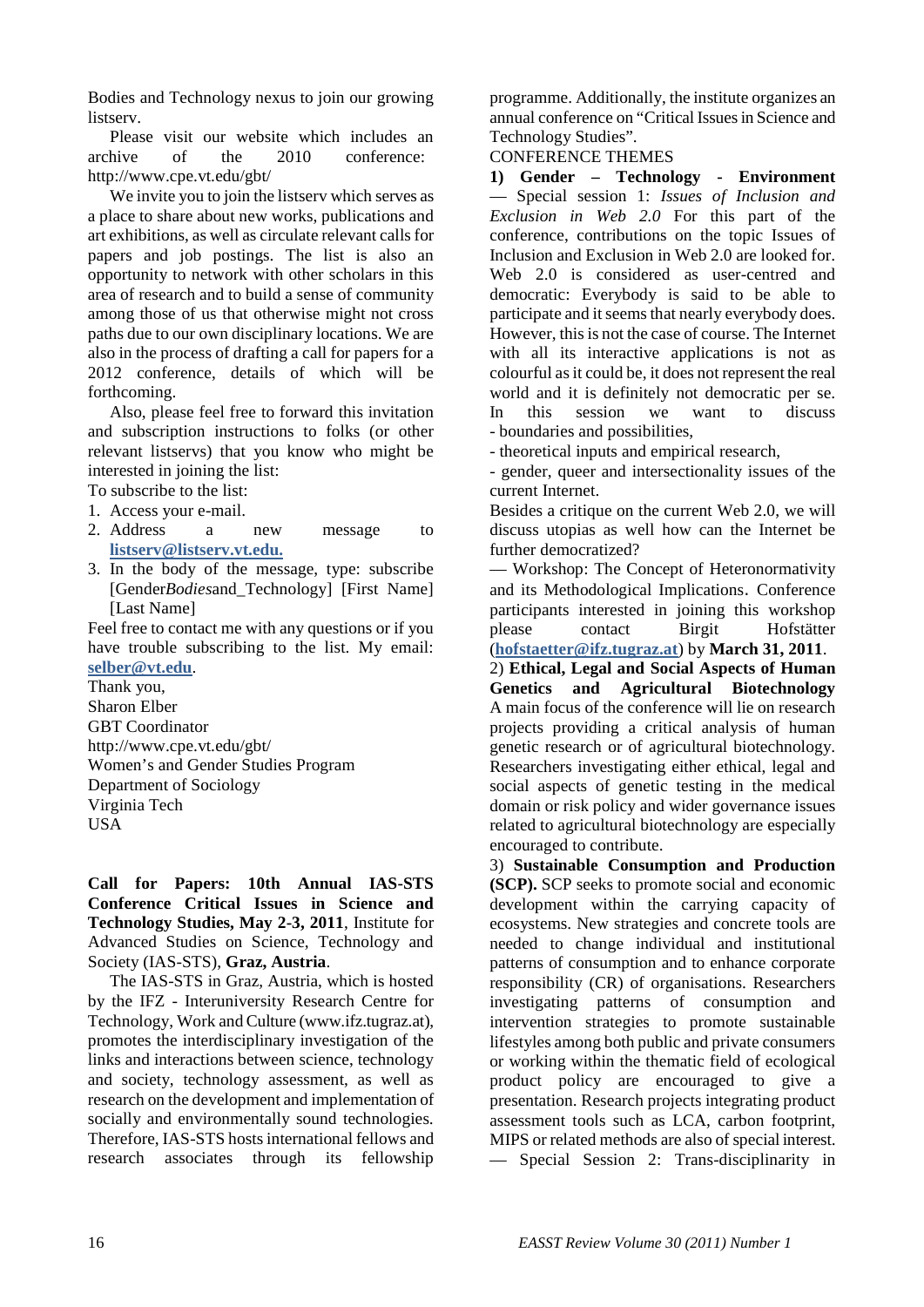sustainability studies. We invite presentations dealing with concepts, models and experiences of trans-disciplinary research (TDR) in the context of ecological and social sustainability. We are interested in reflecting the possibilities and limits of this type of research. The trans-disciplinarity panel will be organized along specific sessions, and we are looking forward to experience based or conceptual papers with a focus on one of the following issues:

1. Integrated knowledge production: An important aspect of TDR refers to topics of the production of new and integrated knowledge. We shall discuss questions about the ways in which different kinds of knowledge - represented by the different actors participating - are both being treated and integrated in the research process.

- How do TDR actors work together to develop mutual learning, new understandings and to produce new and integrated knowledge? - How does social learning relate to knowledge integration?

2. (policy) Intervention: Interventions resulting from trans-disciplinary research activities may proof the specific relevance of this specific type of research. We would like to reflect on the potential for interventions based on empirical papers, which describe interventions that have been taking place in the context of carrying out TDR, and under what circumstances that happened.

- Which kinds of interventions take place in TDR? - How can TDR be designed in order to allow for interventions?

3. Societal relevance of trans-disciplinary research: TDR is considered being a useful tool for solving complex "real world" problems. The added value of this mode of research is often ascribed to its societal relevance and a high potential for societal impact. In this session we want to discuss the societal relevance on the basis of concrete cases. - How do specific cases illuminate the societal relevance of TDR-activities?

- Which methodological tools can be applied to assess the societal relevance of TDR? The sessions will be affiliated to the final conference of the project "Sustainable behavior at work and in private life" organized in parallel to the IAS-STS conference.

— "Sustainable behavior at work and in private life" - final conference. The first part of the conference deals with the specific characteristics and quality criteria of trans-disciplinary research projects. The experiences gained in the project "Sustainable behavior at work and in private life"

are contrasted with contributions of other researchers in the field of sustainability. The second part of the conference is limited to the German speaking audience and will be organized as a halfday workshop. The main inputs and conclusions will be summarized and fed back to the IAS-STS conference.

4) **Energy and Climate**. Presentations in this field should develop appropriate measures and strategies for the promotion of renewable energy sources and for the transition to a sustainable energy system. Regional governance, climate policy strategies, innovation policy, technology assessment, and the role of users in the area of energy technologies should play an important role. —Special Session 3: "How do you manage? Unravelling the situated practice of environmental management." People manage their environments, all of us in everyday life, and some more specifically as professionals. Many of the decisions we take and activities we practice, in everyday life as well as in professional roles, have consequences on our environments. In order to explore more sustainable ways of living in this world, however, we need to better understand these various forms of environmental management. This session will discuss environmental management as a practice, as a situated unfolding of social relationships, desires, routines, and materials. Thereby, we aim to gain insight into some of the processes by which sustainability and unsustainability are being produced.

Contributions to this session may address, but need not be limited, to the following questions: How do people "manage" their environments in everyday life? How do those who are explicitly considered environmental managers understand their mission, opportunities and limitations? How do particular forms of knowledge, organizations and implementation instruments structure the engagement of the "manager" and her subject matter? And how does this subject matter itself figure as an active participant in the process? The session is organised by IFZ in cooperation with the Environment, Management and Society research group [\(http://www.ems-research.org\)](http://www.ems-research.org/).

5) **Information and Communication Technologies**. The fifth focus of the conference will be put on novel developments based on ICT from an STS perspective. Topics like ICT and agency, ubiquitous computing or ICT and mobility shall be analysed with respect to their wider social and political implications. Further issues of interest are the social shaping of ICT developments, innovation policies, risk management and participatory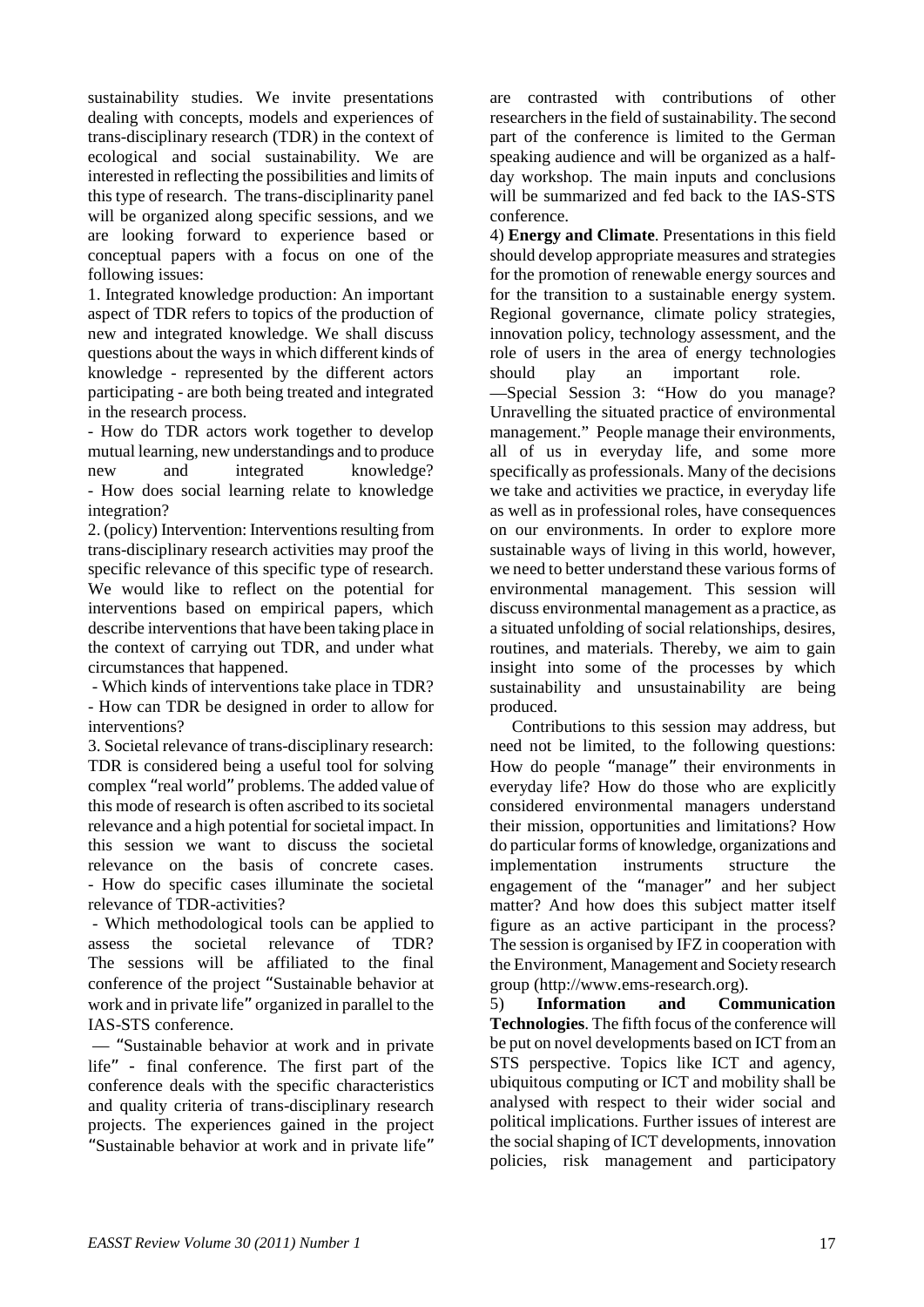approaches to the design of ICT systems and applications.

#### ORGANIZATIONAL DETAILS

#### *Participants*

The 10th IAS-STS conference invites all current and former fellows of the Institute for Advanced Studies as well as other interested researchers in the area of science and technology studies. The conference provides a forum to discuss on a broad variety of topics in the STS field and especially papers are encouraged which include some aspects of the above mentioned conference themes. *Abstracts*

Abstracts should include no more than 250 words, comprising detailed contact information, affiliation and specification of the conference theme you are referring to. Submission of abstracts should please be send to Birgit Hofstätter (**[conference@ifz.tugraz.at](mailto:conference@ifz.tugraz.at)** ) by *Monday, January 24, 2011*.

We also appreciate proposals for poster presentations and specific sessions in the line with the conference themes. Proposals for sessions shall include a preliminary title of the session, names of possible speakers and a short outline on the issues to be discussed (max. 250 words) and should be send to the above mentioned email address by *Monday, January 24, 2011*. *We also welcome participants attending the conference without presenting a paper themselves.* 

Conference fees\*

 $100 \text{ €}$  (including conference folder, coffee breaks, lunch sessions). No conference fees for current fellows of the IAS-STS fellowship programme 2010/11 and for graduate or PhD students. *Grants covering conference fees*

Participants from central, eastern and south-eastern Europe may apply for a reduction or exemption from conference fees. Please announce your application in the online registration form, which will be available soon after confirmation of accepted abstracts. Registration will be open until *Monday, March 21, 2011.*

*Grants partly covering travel expenses* We can offer grants partly covering travel expenses for:

- graduate or PhD students

- participants from central, eastern and southeastern Europe

Up to 50 percent of the travel costs with a maximum amount of  $100 \in \text{can}$  be reimbursed.

Participants from developing countries can apply for a reimbursement for 50 % their travel expenses up to a maximum amount of  $\epsilon$  500. If you would like to apply for a travel grant, please checkmark it in the registration form. Reimbursement for travel expenses will be given only after submitting your original tickets (eg. train, flight tickets,etc.). *Registration*

Registration for the 10th IAS-STS conference on "Critical Issues in Science and Technology Studies" will be open until *Monday, March 21, 2011*. The online registration form will be accessible by the beginning of February 2011.

**Conference Venue:** IFZ- Inter-University Research Centre for Technology, Work and Culture Schlügelgasse 2, 8010 Graz, Austria For more information: [www.sts.tugraz.at.](http://www.sts.tugraz.at/) Mag.a Birgit Hofstaetter IFZ - Interuniversitaeres Forschungszentrum fuer Technik, Arbeit und Kultur Inter-University Research Centre for Technology, Work and Culture Schloegelgasse 2, 8010 Graz, Austria Tel./Phone: +43/316/813909-26; Fax: +43/316/810274 E-Mail:

**[hofstaetter@ifz.tugraz.at](mailto:hofstaetter@ifz.tugraz.at)**;

**[http://www.ifz.tugraz.at](http://www.ifz.tugraz.at/)** Das IFZ ist der Grazer Standort der Fakultaet fuer Interdisziplinaere Forschung und Fortbildung (IFF) der Alpen-Adria-Universitaet Klagenfurt. IFZ is the Graz unit of the Faculty for Interdisciplinary Studies (IFF) of the Klagenfurt University. *ias*infomail mailing list **[iasinfomail@mlist.tugraz.at](mailto:ias_infomail@mlist.tugraz.at)**

**https://mlist.tugraz.at/mailman/listinfo/iasinfoma il**

**BSHM Neumann Book Prize - Call for Nominations.** The British Society for the History of Mathematics is pleased to announce the biennial Neumann Prize for 2011. The prize is awarded for a book in English (including books in translation) dealing with the history of mathematics, aimed at a broad audience and published in 2009 or later. The prize is named in honour of Peter M. Neumann O.B.E., a former President and longstanding contributor to the Society. The winner of the prize of £600 will be announced in autumn 2011. Nominations for the prize are invited from individuals and publishers. Nominations should be sent to the chair of the judging panel, Martin Campbell-Kelly at **m.campbell**kelly@warwick.ac.uk. Publishers should send three copies of their nominated book(s) to Professor Martin Campbell-Kelly, Chair: BSHM Neumann Prize, Department of Computer Science, Warwick University, Coventry CV4 7AL, United Kingdom. — Tony Mann School of Computing and Mathematical Sciences University of Greenwich Old Royal Naval College Park Row, London SE10 9LS Phone: 020 8331 8709 Fax 020 8331 8665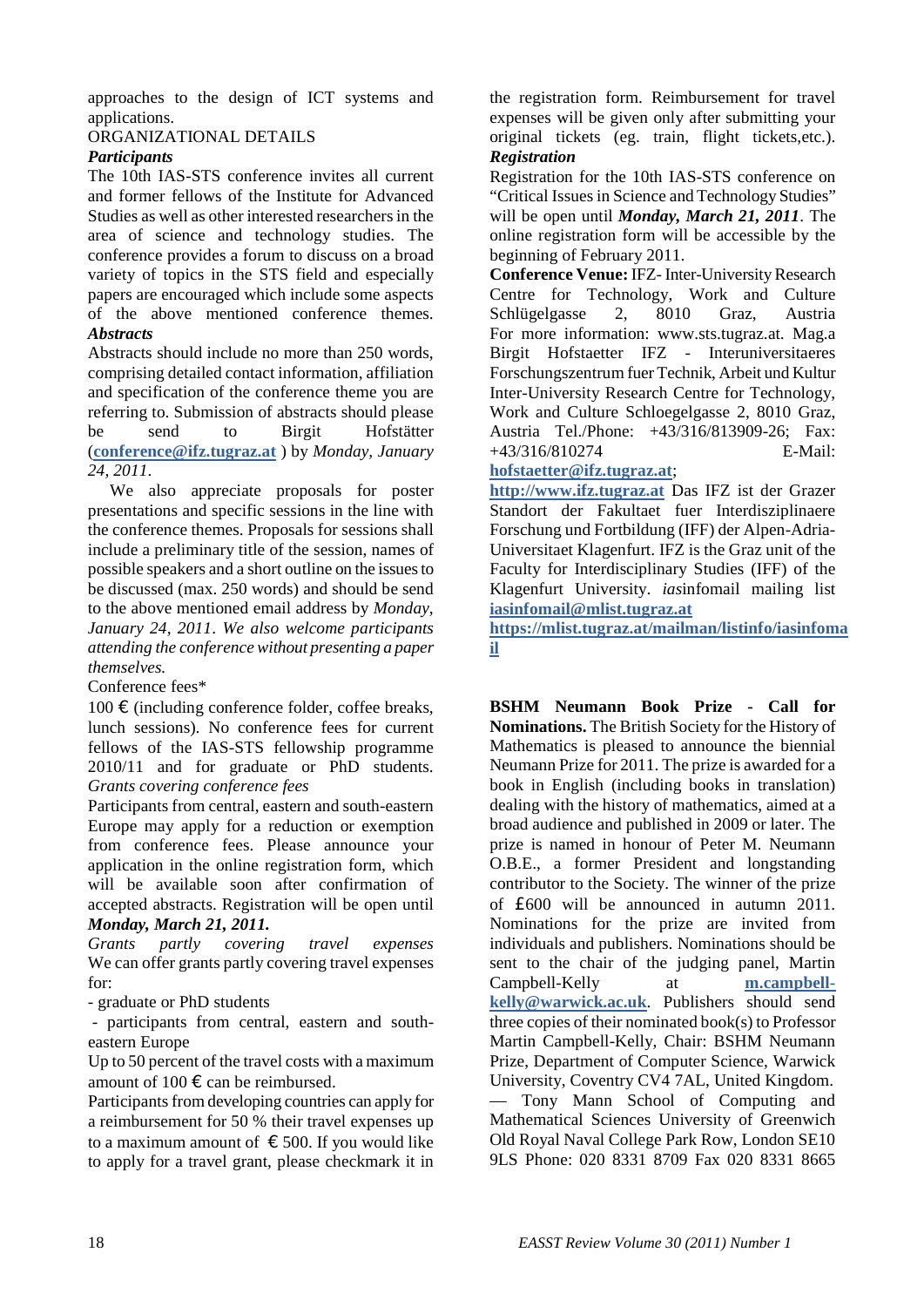The **10th Annual IAS-STS Conference, "Critical Issues in Science and Technology Studies,"** to take place on **May 2-3, 2011 in Graz, Austria**, has issued a call for papers. The IAS-STS is hosted by the IFZ - Interuniversity Research Centre for Technology, Work and Culture (www.ifz.tugraz.at), which promotes the interdisciplinary investigation of the links and interactions between science, technology and society, technology assessment, as well as research on the development and implementation of socially and environmentally sound technologies. IAS-STS also hosts international fellows and research associates through its fellowship programme. Special sessions include "Issues of Inclusion and Exclusion in Web 2.0." For this part of the conference, contributions on the topic "Issues of Inclusion and Exclusion in Web 2.0" are looked for. Web 2.0 is considered as user-centred and democratic: Everybody is said to be able to participate and it seems that nearly everybody does. However, this is not the case of course. The Internet with all its interactive applications is not as colourful as it could be, it does not represent the 'real' world and it is definitely not democratic per se. There also will be a workshop on "the Concept of 'Heteronormativity' and its Methodological Implications." Conference participants interested in joining this workshop please contact Birgit Hofstätter (**[hofstaetter@ifz.tugraz.at](mailto:hofstaetter@ifz.tugraz.at)**) **by March 31, 2011**. Another Special Session is dedicated to "Transdisciplinarity in sustainability studies." We invite presentations dealing with concepts, models and experiences of trans-disciplinary research (TDR) in the context of ecological and social sustainability. We are interested in reflecting the possibilities and limits of this type of research. The transdisciplinarity panel will be organized along specific sessions, and we are looking forward to experience based or conceptual papers with a focus on one of the following issues: 1. Integrated knowledge production: An important aspect of TDR refers to topics of the production of new and integrated knowledge. We shall discuss questions about the ways in which different kinds of knowledge represented by the different actors participating - are both being treated and integrated in the research process. How do TDR actors work together to develop mutual learning, new understandings and to produce new and integrated knowledge? How does social learning relate to knowledge integration? 2.

(policy) Intervention: Interventions resulting from trans-disciplinary research activities may proof the specific relevance of this specific type of research. We would like to reflect on the potential for interventions based on empirical papers, which describe interventions that have been taking place in the context of carrying out TDR, and under what circumstances that happened. Which kinds of interventions take place in TDR? How can TDR be designed in order to allow for interventions? 3. Societal relevance of trans-disciplinary research: TDR is considered being a useful tool for solving complex 'real world' problems. The added value of this mode of research is often ascribed to its societal relevance and a high potential for societal impact. In this session we want to discuss the societal relevance on the basis of concrete cases. How do specific cases illuminate the societal relevance of TDR-activities? Which methodological tools can be applied to assess the societal relevance of TDR? The sessions will be affiliated to the final conference of the project "Sustainable behavior at work and in private life" organized in parallel to the IAS-STS conference. Information on further special sessions is available at **[http://www.ifz.tugraz.at/index\\_en.php/article/art](http://www.ifz.tugraz.at/index_en.php/article/articleview/2070/1/74/) [icleview/2070/1/74/](http://www.ifz.tugraz.at/index_en.php/article/articleview/2070/1/74/)**. The 10th IAS-STS conference invites all current and former fellows of the Institute for Advanced Studies as well as other interested researchers in the area of science and technology studies. The conference provides a forum to discuss on a broad variety of topics in the STS field and especially papers are encouraged which include some aspects of the above mentioned conference themes. Abstracts should include no more than 250 words, comprising detailed contact information, affiliation and specification of the conference theme you are referring to. **Submission of abstracts** should please be send to Birgit Hofstätter (**[conference@ifz.tugraz.at](mailto:conference@ifz.tugraz.at)**) **by Monday, January 24, 2011**. We also appreciate proposals for poster presentations and specific sessions in the line with the conference themes. Proposals for sessions shall include a preliminary title of the session, names of possible speakers and a short outline on the issues to be discussed (max. 250 words) and should be send to the above mentioned email address by Monday, January 24, 2011. We also welcome participants attending the conference without presenting a paper themselves. Registration for the 10th IAS-STS conference on "Critical Issues in Science and Technology Studies" will be open until Monday, March 21, 2011. The online registration form will be accessible by the beginning of February 2011. IFZ- Inter-University, Research Centre for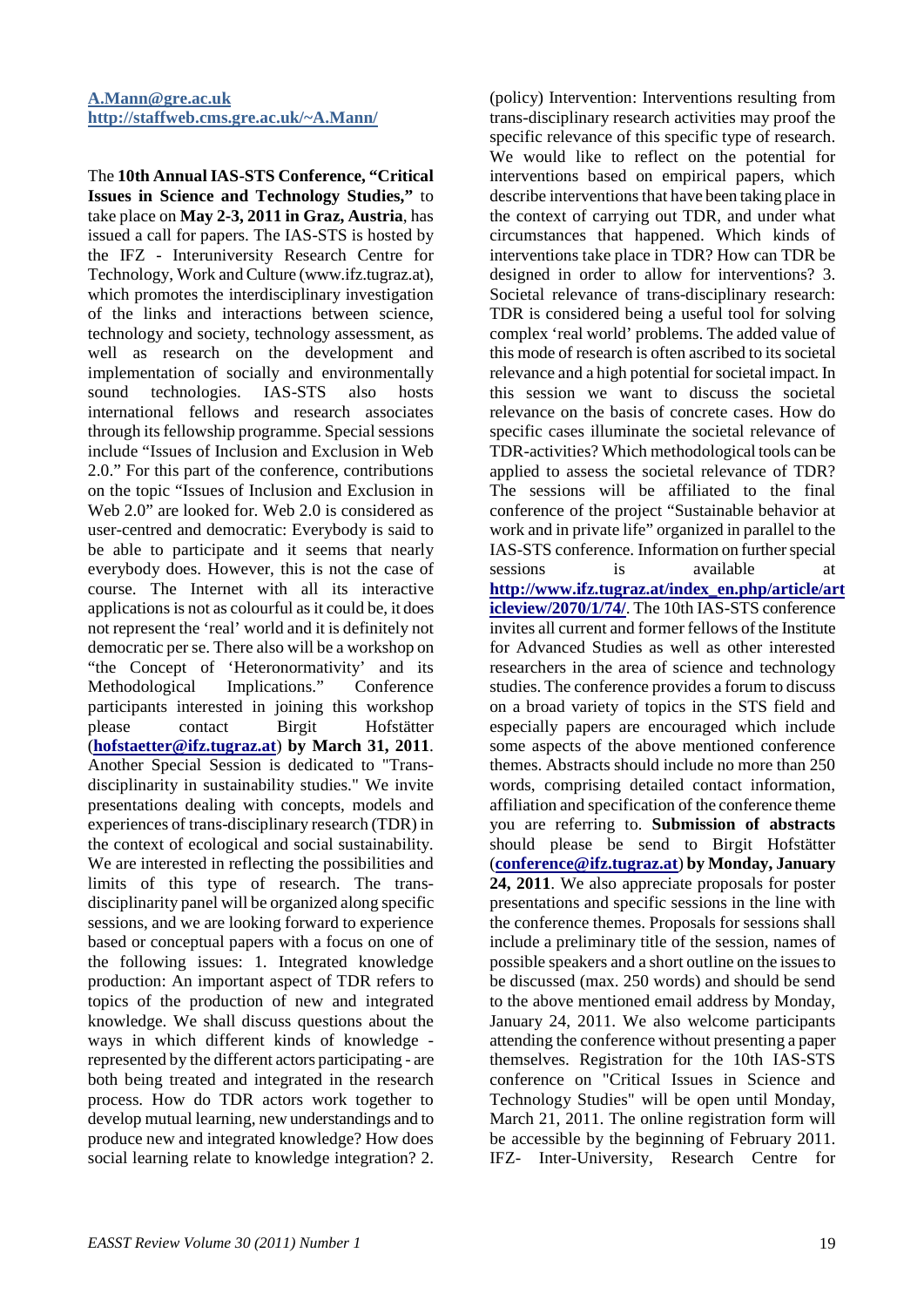Technology, Work and Culture, Schlögelgasse 2, 8010 Graz, Austria. For more information: **[www.sts.tugraz.at](http://www.sts.tugraz.at/)**.

.

The **Summer School on Smart Homes and Health Telematics**, entitled **"Toward useful services for elderly and people with disabilities,"** is to take place on **16-22 June 2011 in Montreal, Canada**. See **[www.icost2011.org](http://www.icost2011.org/)**. Smart Environments can be considered as an augmented environment capable of utilizing embedded computers, information appliances, micro/nano systems and multi-modal sensors, in which computational intelligence is ubiquitous to provide contextual, proactive and personalized services to people. Current advances in such enabling technologies make it possible to build real Smart Environments and hence provide the opportunity for novel applications and services to be delivered for improving the quality of life and health of people in their home and outside. In the near future, elderly and people with disabilities will avail of smart assistive technology to assist with carrying out daily living activities, to socialize, to enjoy entertainment and leisure activities all whilst maintaining good health and wellbeing. These Smart Environments are complemented through the role of health telematics. Health telematics

approaches utilize advanced networks and telecommunication technologies to provide healthcare remotely. Combined with Ubiquitous technologies in Smart Environments, health telematics can radically transform the way healthrelated services (diagnosis, therapy and assistance) are conceived and delivered.

On **Thursday June 30th 2011, at 4.00 p.m.**, Professor dr. L.A. Leydesdorff, appointed as Professor of 'Communication and innovation in the dynamics of science and technology,' will deliver his **Inaugural Lecture**:

*De ontwikkeling van kennis in wetenschappelijke communicatie: Onzekerheid en codificatie in anticipatorische systemen*

[The development of knowledge in scholarly discourse:

Uncertainty and codification in anticipatory systems]

Prof. Dr D.C. van den Boom, Rector Magnificus of the University of Amsterdam, requests the pleasure of your company in the Aula of the University (entrance Singel 411, corner Spui).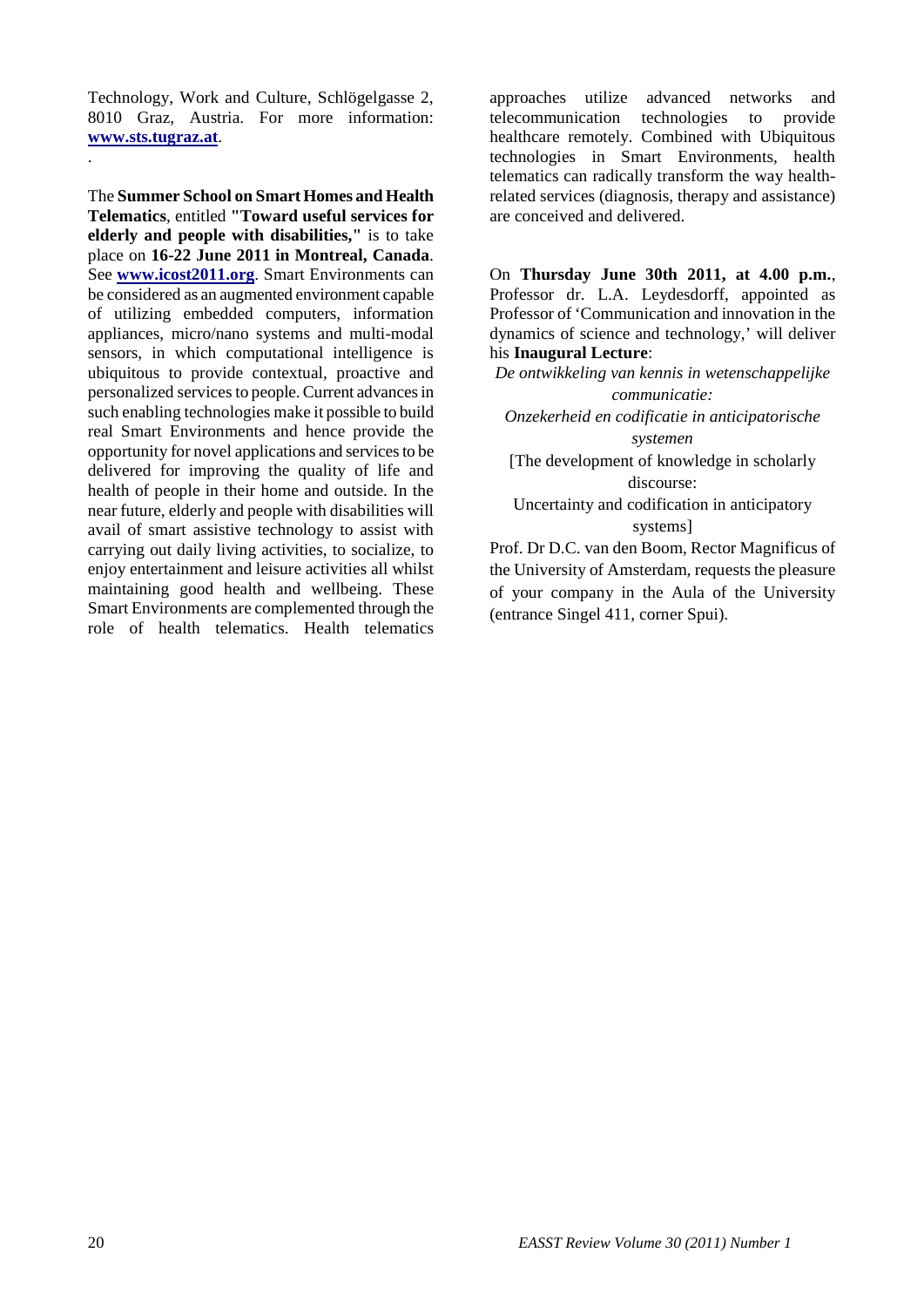# Opportunities available

**Tenure Track Faculty Positions for a Center in "IT and Society" at IIIT-Delhi.** IIIT-Delhi, a Govt of Delhi sponsored, research-led Institute of higher education in IT and allied areas, is setting up a group/Center on "ICT and Society" for conducting research in that area, and is looking for tenure-track faculty members for the same. This center will bring together researchers in the area of sociology, policy, psychology, philosophy (particularly those relating to knowledge) and other relevant HSS. In collaboration with IT faculty of the Institute, it is hoped that the center will study the interface between IT and society, and dynamics of this interface.

For the center, the Institute is looking for faculty members in the areas of sociology, psychology, arts, and philosophy, policy, law, etc., i.e. areas with which IT has a strong relationship. A candidate must have a PhD in an appropriate area, and a keen interest in conducting interdisciplinary research in the area of "IT and Society" (a track record of research in this area is highly desirable, but not essential). A person with an Engineering or science degree followed by PhD and research in a suitable HSS area will probably be best suited. The Institute is also looking for an eminent senior researcher/scholar with vision and ability to attract young and talented faculty to lead this center - The person should be an. The faculty in this group/center are also expected to teach a HSS courses to students in IIIT-Delhi. It is also expected that the center will also have a PhD program in "Digital Humanities" and will have MPhil programs in various areas.

IIIT Delhi (www.iiitd.ac.in) is a young, researchled, academically and administratively autonomous institute created by Govt of Delhi with a vision of become a globally respected academic Institution in IT and allied areas. Being unencumbered by past, it has employed many measures to help it achieve its vision, making it one of the most vibrant and exciting academic environments in India and an ideal place for a young researcher who wishes to work and make an impact/ difference in these exciting times in India. It has recruited 17 faculty members in 2 years, most PhD from US, and has built strong research groups in areas like Security, Biometrics, Mobile computing, Data management. The institute provides a decent compensation, and allows a faculty member to supplement it through research grants (like "summer salary from grants" concept of US), summer sabbaticals in R&D

labs/companies, consultancy, etc. It will soon have a modern campus at Okhla, with a Metro station within  $\triangle$  km, where it will have modern, good quality, and spacious accommodation for faculty. Delhi is widely regarded as one of the best cities in India for living, with excellent air and train connectivity.

For applying, send an email entitled "Faculty Position in IT and Society" with your CV containing the names of at least three referees, to the Director - Jalote@iiitd.ac.in. The Institute will be conducting recruitment in US during March 1-8, 2011. More information on this is available at: **<http://www.iiitd.ac.in/facultyus.html>**

#### **European Research Council funded scholarship in the Centre for Gender & Women's studies: Teenage sexuality, 'healthy' subjectivities and the HPV vaccine.**

Applications are invited for a three-year funded PhD studentship in the Centre for Gender and Women's Studies, **Department of Sociology, Lancaster University 2011-2014**. The scholarship is part of a European Research Council funded project entitled "Prescriptive Prescriptions: Pharmaceuticals and 'Healthy' Subjectivities". This interdisciplinary project is based in Sweden and the UK, led by Dr Ericka Johnson (Gothenburg), Dr Cecilia Åsberg (Linköping) and Dr Celia Roberts (Lancaster). The project explores how 'healthy' subjects are prescribed - defined and framed - by pharmaceuticals and aims to challenge and expand upon theories about the medicalization of healthy subjects. It examines the cultural meanings and expectations attached to four prescription drugs, and compares the policies and practices around their use in two European countries, Sweden and UK.

The available PhD position will be a sub-project looking at the introduction of the HPV (cervical cancer) vaccine to the UK. Research questions in this sub-project include: how regulatory regimes and policies reflect and dictate cultural norms; how prescription practices convey understandings and expectations of appropriate sexual behaviour; and why this behaviour is medicated in girls but not in boys. Results will shed light on the subjectivities created for the users by looking at how policymakers, GPs, schools and parent groups deal with issues of sexuality and responsibility for teenagers and pre‐teens. A similar project will be conducted in Sweden and it is expected that the PhD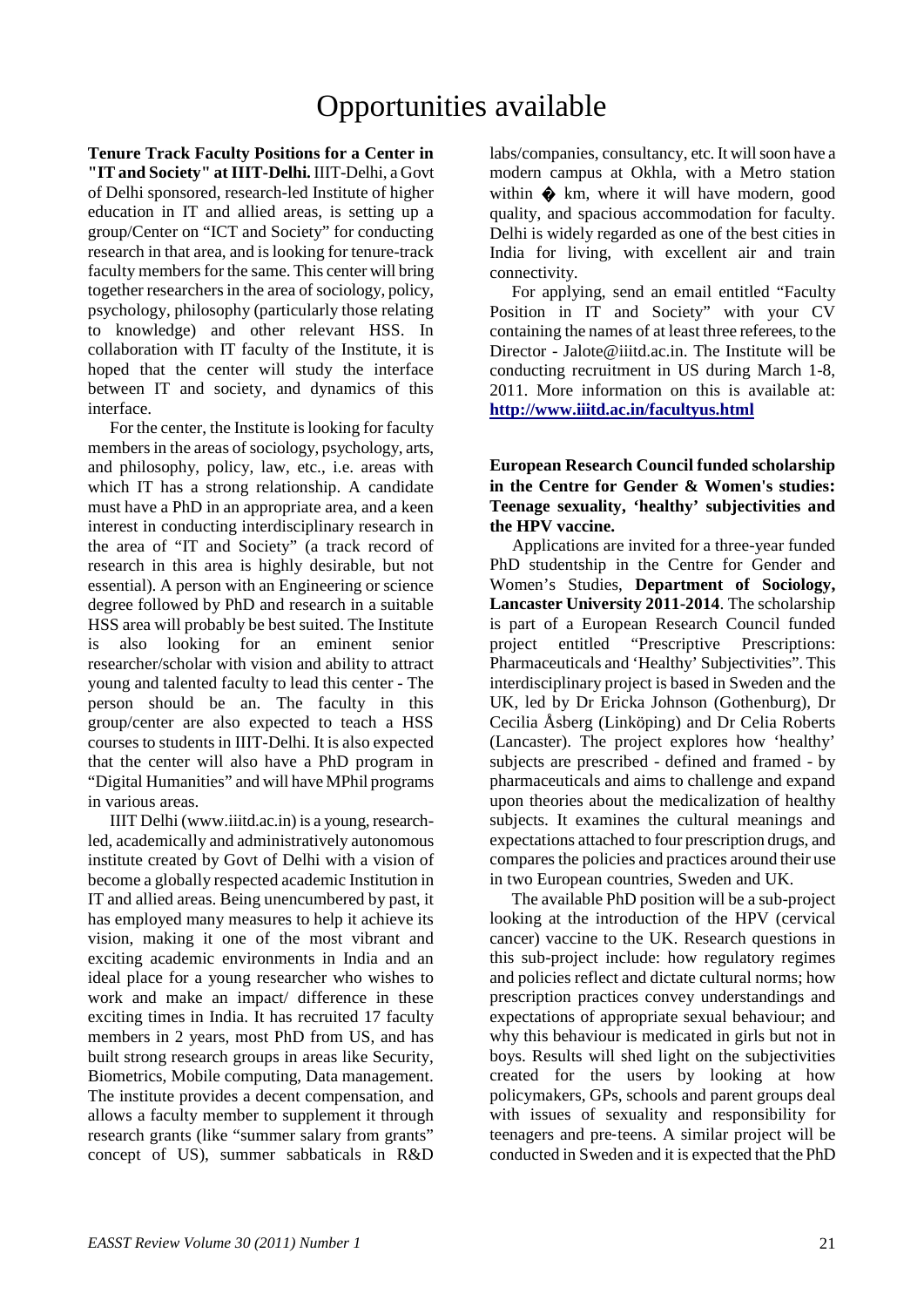student in Lancaster will informally collaborate with the PhD student in Gothenburg.

The PhD will be conducted in conjunction with the project's other elements and the PhD student will encounter approaches from the fields of Science, Technology and Society, Gender and Women's Studies, and Post-Humanist studies. In addition to research and (optional) courses at Lancaster University, this PhD will also involve shorter periods of course work at the Universities of Linköping and Gothenberg (Sweden) with the project team. These visits are fully funded.

A funding package of £28,600 is available for this studentship. There may also be opportunities for teaching work in the Department of Sociology.

The Lancaster PhD will be supervised by Dr Celia Roberts and one other (to be decided). If you would like more information about the project, please contact her by email **[Celia Roberts](mailto:celia.roberts@lancaster.ac.uk)** or by phone 44 01524 592205.

**Start date**: 1 October 2011

#### **Application process:**

Applicants should complete the standard PhD in Sociology application procedure at **[http://www.lancs.ac.uk/fass/sociology/prospective](http://www.lancs.ac.uk/fass/sociology/prospective/phd/application.htm) [/phd/application.htm](http://www.lancs.ac.uk/fass/sociology/prospective/phd/application.htm)**. They should also send a letter of application to **[Rachel Hemmings](mailto:spgadmissions@lancaster.ac.uk)**.

**Application due date**: **1 April 2011** for both the letter of application and the online PhD in Sociology application form.

#### **Industry-funded PhD in Sociology:**

**Living data - making sense of health biosensors. Department of Sociology, Lancaster University**

Applications are invited for two funded PhD studentships in the Department of Sociology, Lancaster University 2011-2014. The successful candidates will conduct ethnographic and online research on how people make use of health and medical data in the areas of reproductive health or personal genomics. These studentships form part of a wider international program of research on biosensors funded by Intel Corporation Research.

**Studentship 1: Reproducing and Conceiving Data.** The study will follow the material practices of people in the course of conception and pregnancy, with special emphasis on the connection between data-monitoring and other health-related and everyday life practices. Following a cohort of people attempting conception and experiencing pregnancy, it will map the intersections and contradictions between online activities (including recording, gathering, comparing, interpreting, discussing, visualizing, networking), everyday

practices such as eating and exercise, clinical examination and testing and other social processes.

**Studentship 2: Personal Genomics Data.** This study will address a broad range of activities and sites related to the production, circulation and use of personal genomics, from attempts at DIY sequencing to the development of sophisticated statistically-informed analyses of biological test results by specific interpretative communities. It will ask how knowledge gained through Direct-To-Consumer testing intersects with formal medical expertise, and the more experiential knowledge produced in health advocacy groups.

The project is led by Dr Celia Roberts, Dr Adrian Mackenzie and Dr Maggie Mort. If you would like more information about the project, please contact them

**[celia.roberts@lancaster.ac.uk](mailto:celia.roberts@lancaster.ac.uk)**;

#### **[a.mackenzie@lancaster.ac.uk](mailto:a.mackenzie@lancaster.ac.uk)** or **[m.mort@lancaster.ac.uk](mailto:m.mort@lancaster.ac.uk)**.

Funding: A 3 year stipend at £15,590 p.a., UK/EU student fees for 3 years, and research expenses will be paid for both studentships.

#### **Start date: 1 July 2011**

**Application process:** Applicants should complete the standard PhD in Sociology application procedure at

**[http://www.lancs.ac.uk/fass/sociology/prospective](http://www.lancs.ac.uk/fass/sociology/prospective/phd/application.htm) [/phd/application.htm](http://www.lancs.ac.uk/fass/sociology/prospective/phd/application.htm)**.

They should also send a letter of application to Rachel Hemmings ,

**[spgadmissions@lancaster.ac.uk](mailto:spgadmissions@lancaster.ac.uk)**;

telephone:(01524) 594178).

**Application due date: 1 April 2011** for both the letter of application and the online PhD in Sociology application form.

#### **ANNOUNCEMENT**

#### **Editorship of** *Social Studies of Science* **CALL FOR INTEREST**

The journal *Social Studies of Science* (3S) invites bids for the journal Editorship. The aim is to announce a new Editor by the time of the annual meeting of the Society for Social Studies of Science in November of 2011, with transfer from the journal's current Editor, Michael Lynch, projected for completion by September 2012. The new 3S Editor is expected to fill the position for a minimum of five years.

A Task Force has been appointed to coordinate bids and to assist the process, led by Lucy Suchman and including Steven Epstein and Sally Wyatt. A decision on the new Editorship will be taken by the journal's Collaborating Editors and Editorial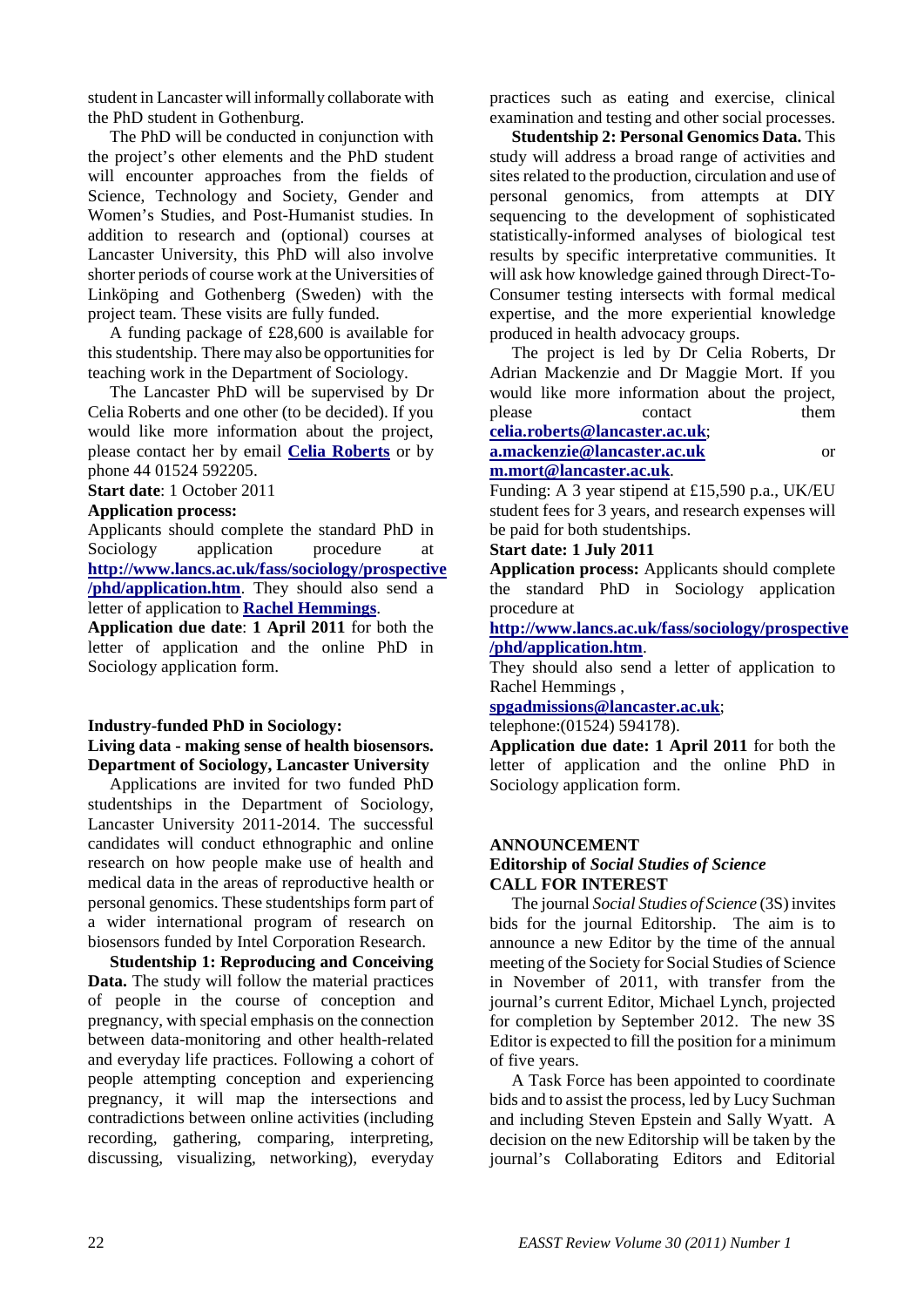Advisors, in consultation with Sage Publications Ltd.

Candidates for the Editorship of the journal should send expressions of interest, requests for details on preparation of a bid, and any other inquiries to Lucy Suchman, **[l.suchman@lancaster.ac.uk](mailto:l.suchman@lancaster.ac.uk)**. The deadline for the receipt of bids is **June 30, 2011.**

**Professorship at Linköping University.** The **Department of Technology and Social Change** at Linköping University will hire a new full professor during 2011 (employment will commence July 1, 2012). The position is defined within the broad area of Science and Technology Studies and/or Science, Technology and Society. As yet the position has not been announced but this notification is posted as it will be, in February 2011, before this website is updated again.

For information about the Department of Technology and Social Change, please see: **<http://www.tema.liu.se/tema-t?l=en&sc=true>**.

This is also where the position will be advertised in February 2011. For further information, please contact Jenny Palm (**[jenny.palm@liu.se](mailto:jenny.palm@liu.se)**).

**The Innovation Studies Group at Utrecht University** would like to draw your attention to these upcoming positions and invite interested candidates to contact Dr. Alexander Peine (e-mail: **[a.peine@geo.uu.nl](mailto:a.peine@geo.uu.nl)**; Tel: +31 30 2532782) or Prof. Dr. Harro van Lente (e-mail: **[h.vanlente@geo.uu.nl](mailto:h.vanlente@geo.uu.nl)**); Tel: +31 30 2537807). **Post-doctoral position: Socio-technical scenarios and strategy articulation in the fields of Nanomedicine and energy** (full-time for the duration of 18 months). While the shape of nanotechnology applications and their eventual embedding in society and economy are uncertain, controlled speculation about applications and

impact is possible with the help of socio-technical scenarios (see the results of the TA NanoNed program, **[www.nanoned.nl](http://www.nanoned.nl/)**). Socio-technical scenarios as a constructive technology assessment approach build on insights from science, technology and innovation studies and on stakeholder knowledge. The postdoc will develop scenarios and organize stakeholder workshops aimed at articulation of strategic implications and potential impacts in the areas of Nanomedicine and energy. The project will be conducted in cooperation with a parallel project at the University of Twente. **PhDpositions: Articulation of sustainability in Nanomedicine and energy** (full-time for the duration of 4 years). The PhD project will explore the co-evolution of nanotechnology and articulations of sustainability in the fields of Nanomedicine and energy. While it is common knowledge that technology co-evolves with societal and individual needs, little is known about the early dynamics of this co-evolution. This project strives to illuminate these early dynamics by zooming in on the articulation of sustainability in the two complementary fields of Nanomedicine, where sustainability is related to the increasing pressure on health care systems in aging societies, and energy, where sustainability is defined by the quest to alter current regimes of energy production and use. To this end, the project will address how these broad ideas of sustainability are articulated and translated into more concrete ideas of "needs" as they are aligned with forms and definitions of nanotechnology in the ongoing streams of R&D activities and projects in the field.

**The Leo Apostel Centre for Interdisciplinary Studies (Brussels University)** offers **Post Doc positions and PhD scholarships** in a broad range of research fields including science and technology studies.

See **<http://www.vub.ac.be/CLEA/news/joboffers>**.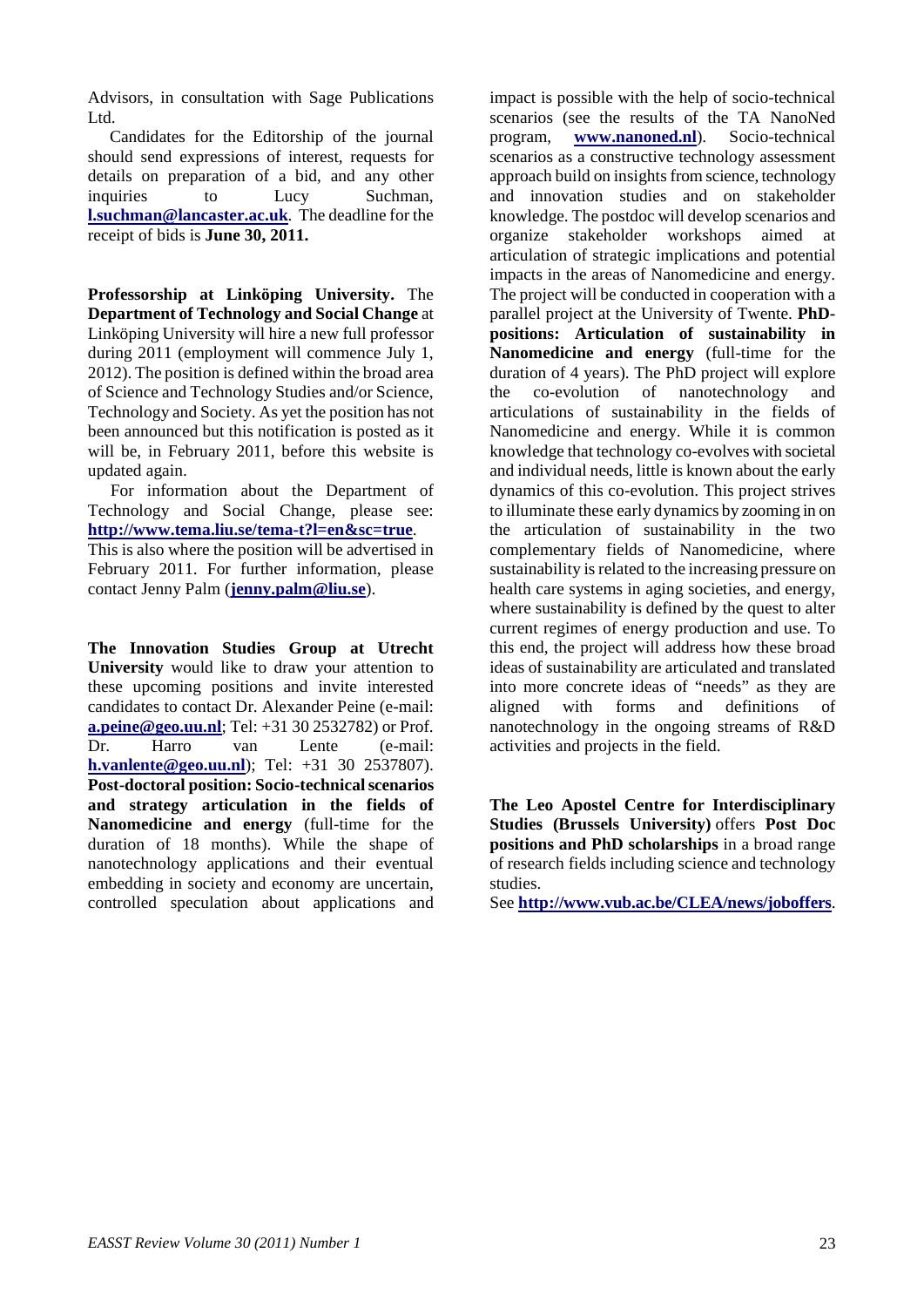## News from the field

The **British Society for the History of Mathematics** is pleased to announce the biennial **Neumann Prize for 2011**. The prize is awarded for a book in English (including books in translation) dealing with the history of mathematics, aimed at a broad audience and published in 2009 or later. The prize is named in honour of Peter M. Neumann O.B.E., a former President and longstanding contributor to the Society. The winner of the prize of £600 will be announced in autumn 2011. Nominations for the prize are invited from individuals and publishers. Nominations should be sent to the chair of the judging panel, Martin Campbell-Kelly at **[m.campbell](mailto:m.campbell-kelly@warwick.ac.uk)[kelly@warwick.ac.uk](mailto:m.campbell-kelly@warwick.ac.uk)**. Publishers should send three copies of their nominated book(s) to Professor Martin Campbell-Kelly, Chair: BSHM Neumann Prize, Department of Computer Science, Warwick University, Coventry CV4 7AL, United Kingdom.

**André Feldhof wins the 2010 ESST Award for Aspiring Undergraduates in Science Technology and Society (STS).** The recipient of the 2010 ESST European Award for Aspiring Undergraduates in Science, Technology and Society (STS) is André Feldhof, a BA student in European Studies at Maastricht University, the Netherlands. The award committee thought that Feldhof's paper offered an informed and elaborate account of the connection between development of policies towards sustainable development in China and the relationship between this Asian country and the European Union. The European Masters Programme in Society, Science and Technology (ESST) is sponsoring an award of 1,000 euros annually for the best undergraduate paper in Science, Technology and Society. Undergraduates studying at any European university are eligible to apply and the competition is open to students in any field. For more information see **[www.esst.eu](http://www.esst.eu/)**.